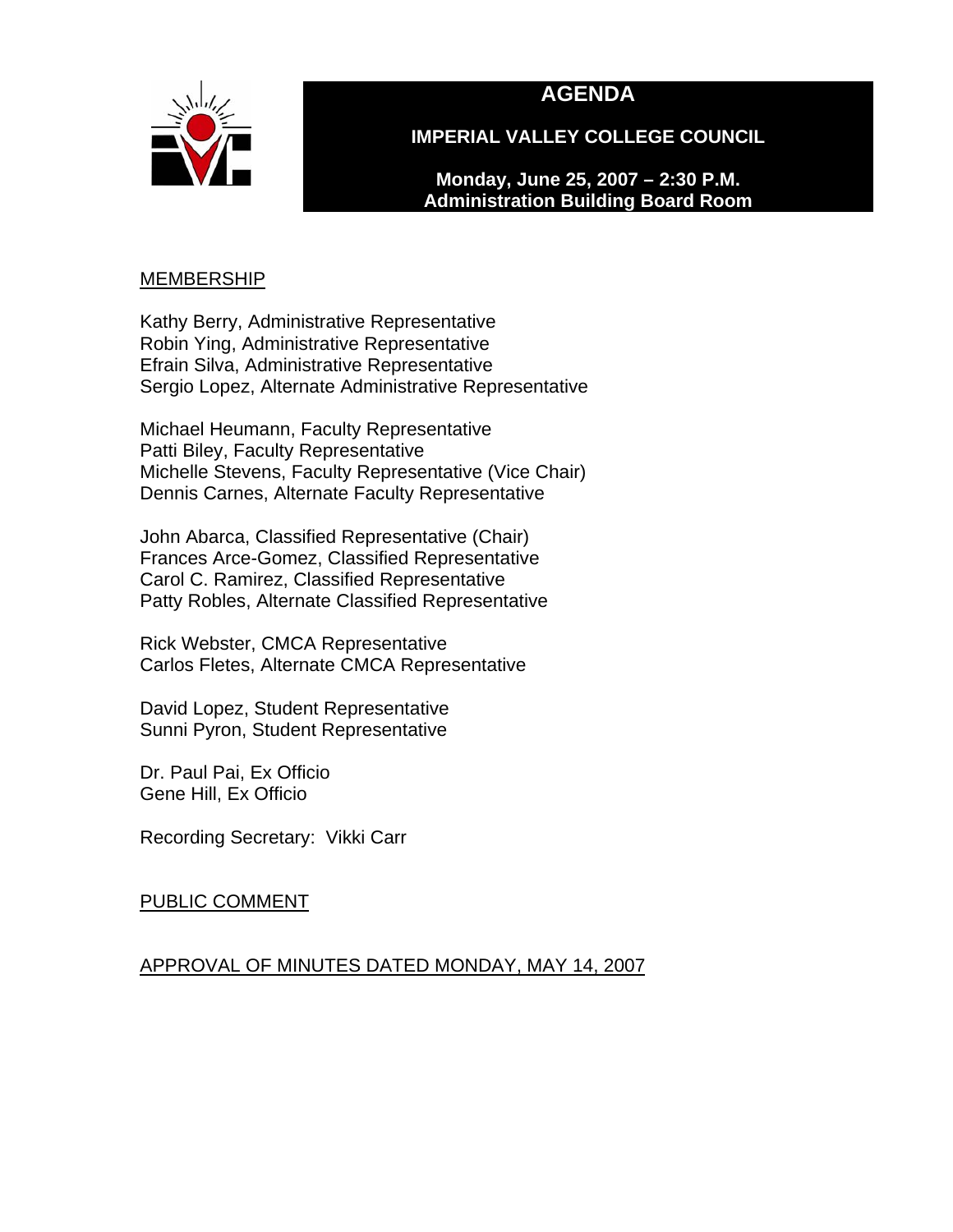## REPORT FROM THE PRESIDENT – DR. PAUL PAI

### AREA REPORTS/UPDATES

Instruction – Kathy Berry Accreditation Process – Gary Rodgers Business Services/Bond Projects Update – John Lau Student Services (May attachment) – Dr. Victor Jaime ACCESO – Dawn Chun Title V Cooperative Grant – Dr. Lianna Zhao Learning Services – Dr. Robin Ying Associated Student Government – David Lopez

### MINUTES FROM STANDING AND AD HOC COMMITTEES

- 1. Academic Senate, 5/2/07
- 2. Administrative Council, 5/8/07 and 5/22/07
- 3. Planning and Budget Committee, 5/9/07, 5/23/07 and 6/5/07
- 4. Technology Council, 4/25/07 and 5/9/07
- 5. Bond Oversight Committee for Measure L, 5/4/07
- 6. Banner Users Group (BUG), 5/10/07

### DISCUSSION AND INFORMATION ITEMS

1. Increase in parking citation fines – Sergio Lopez

### ACTION ITEMS

None.

### ADJOURNMENT

### **2007-2008 College Council Meeting Schedule at 2:30 p.m. in the Board Room**

| 2007                     |                            | 2008                         |                                   |
|--------------------------|----------------------------|------------------------------|-----------------------------------|
| July <b>9</b> & 23       | October 8 & 22             | January <mark>14</mark> & 28 | April 14 & 28                     |
| August <b>13</b> & 27    | November 26                | February $11*8.25$           | Mav 12                            |
| September 10 & 24        | December 10                | March 10                     | June <mark>9**</mark> & 23        |
| * Spring Semester Begins | ** Monday after Graduation |                              | Overload rate for 177-day members |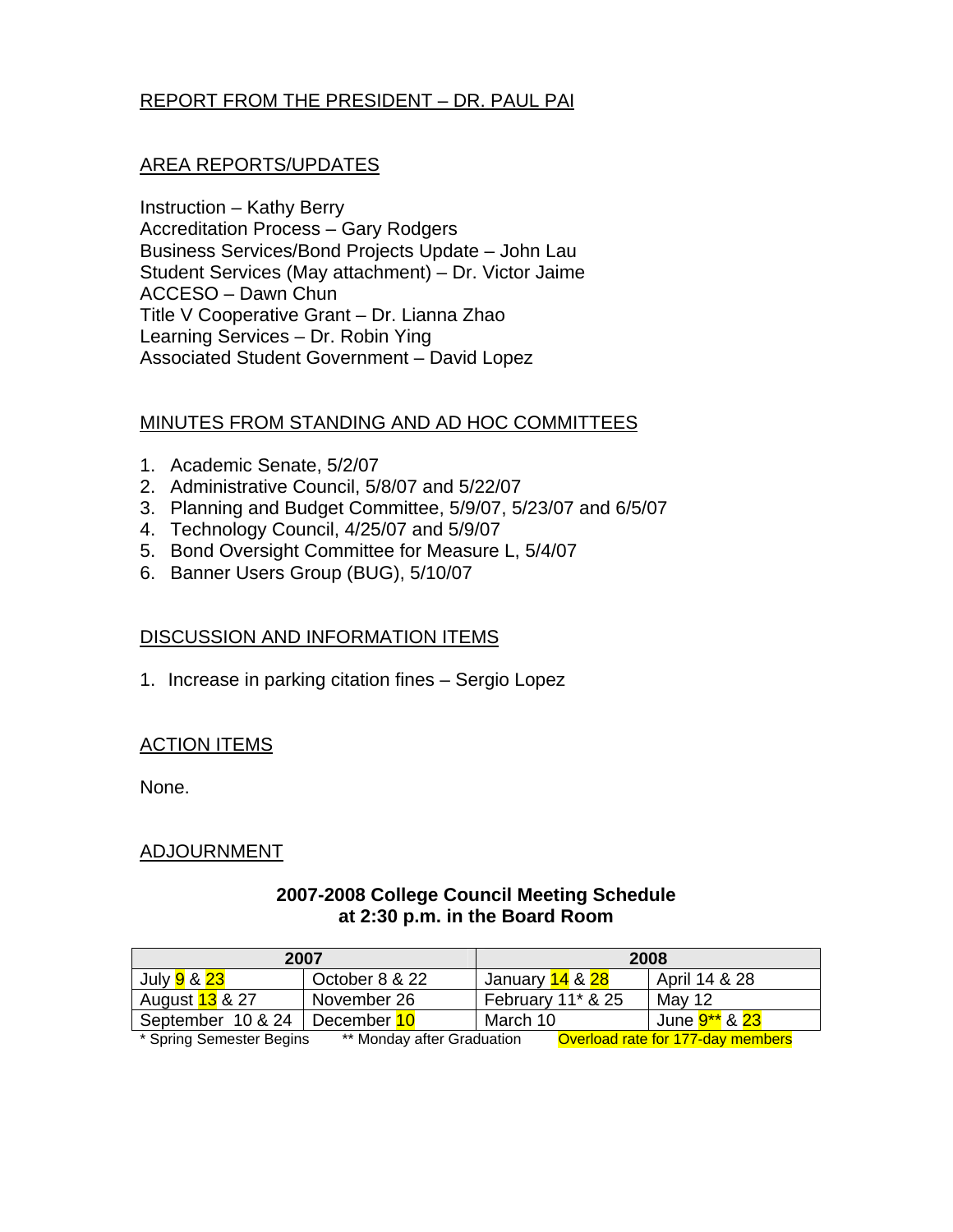

### **IMPERIAL VALLEY COLLEGE COUNCIL**

### **MINUTES**

### **MONDAY, MAY 14, 2007**

College Council Chair, John Abarca, called the meeting to order at 2:36 P.M.

Council members in attendance were as follows:

Kathy Berry, Administrative Representative Efrain Silva, Administrative Representative Robin Ying, Administrative Representative Sergio Lopez, Alternate Administrative Representative

Patti Biley, Faculty Representative Michael Heumann, Faculty Representative Michelle Stevens, Faculty Representative (Vice Chair) Dennis Carnes, Alternate Faculty Representative

John Abarca, Classified Staff Representative (Chair)

Rick Webster, CMCA Representative

Frank Fernandez, Student Representative Sunni Pyron, Student Representative David Lopez, Student Representative

Paul Pai, Ex Officio

Recording Secretary: Vikki Carr

Council members not in attendance were as follows: Frances Arce-Gomez, Classified Representative Carol C. Ramirez, Classified Staff Representative Patty Robles, Alternate Classified Representative Carlos Fletes, Alternate CMCA Representative Gene Hill, Ex Officio

Others present were: Marilyn Boyle; Ted Ceasar; Dick Fragale; Dawn Chun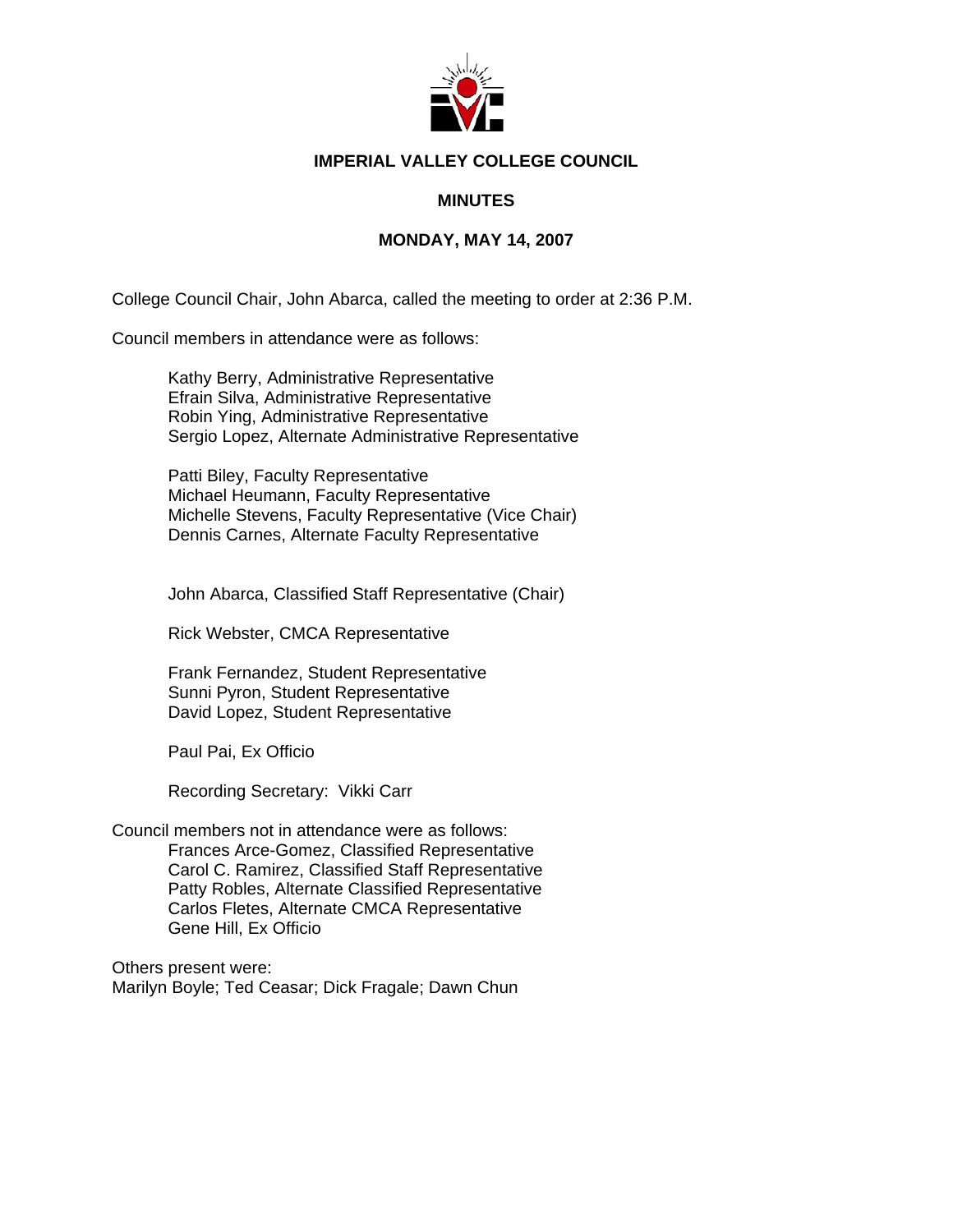### PUBLIC COMMENTS

Dr. Michelle Stevens announced that she submitted her resignation and will be working at Sacramento State University and therefore will no longer be on College Council adding that she will really miss the students and her colleagues.

ASG President Frank Fernandez passed out a flyer announcing a Sustainability Conference hosted at UCSB to be held June 24-27 and the topics will include curriculum and research, energy, food systems, recycling and waste management along with other topics that may be of interest to faculty and students.

Dr. Stevens commented that this conference seemed very important, and asked if Frank Fernandez was interested in attending. He stated he was.

ASG President Frank Fernandez announced and reintroduced David Lopez as the new ASG President.

#### APPROVAL OF MINUTES

M/S/C Dr. Robin Ying/Michael Heumann to approve the minutes dated March 26, 2007. Motion carried.

### REPORT FROM THE PRESIDENT

Dr. Paul Pai reported the following:

- Posted China trip pictures on Yahoo and will send the link to All Users after the meeting. He stated that the trip was fruitful and he will be taking the information to shared governance committees to see if there is interest in moving forward with having relationships with Chinese universities in particular three that expressed interest: Zhengzho's Kaifeng University, Northwest University in Xi'an, and Fudan University in Shanghai. He stated that the exchange could be of both faculty and students.
- The WASC Accreditation visit has been rescheduled for October 22-24, 2007. He stated that Dr. Fran White will continue to chair the committee and most of the team members have been confirmed to attend.
- The Steering Committee for the visioning process started today and he announced that the process is to gather information and not to rush through the motions due to faculty and staff being busy and getting ready for the end of the school year. He stated that ASG President Frank Fernandez facilitated the first meeting.

ASG President Frank Fernandez spoke and stated that Dr. Bruce Seivertson took his class to the meeting and the dialogue did not stop. He stated there were many notes taken and feedback received regarding facilities, programs, expansions and student services. He stated the next meetings are tomorrow at 3:00 p.m. and 6:00 p.m.

Dr. Michelle Stevens commented that if Chinese students attend IVC, that IVC should provide Spanish classes to them so that they are able to assimilate with the campus community.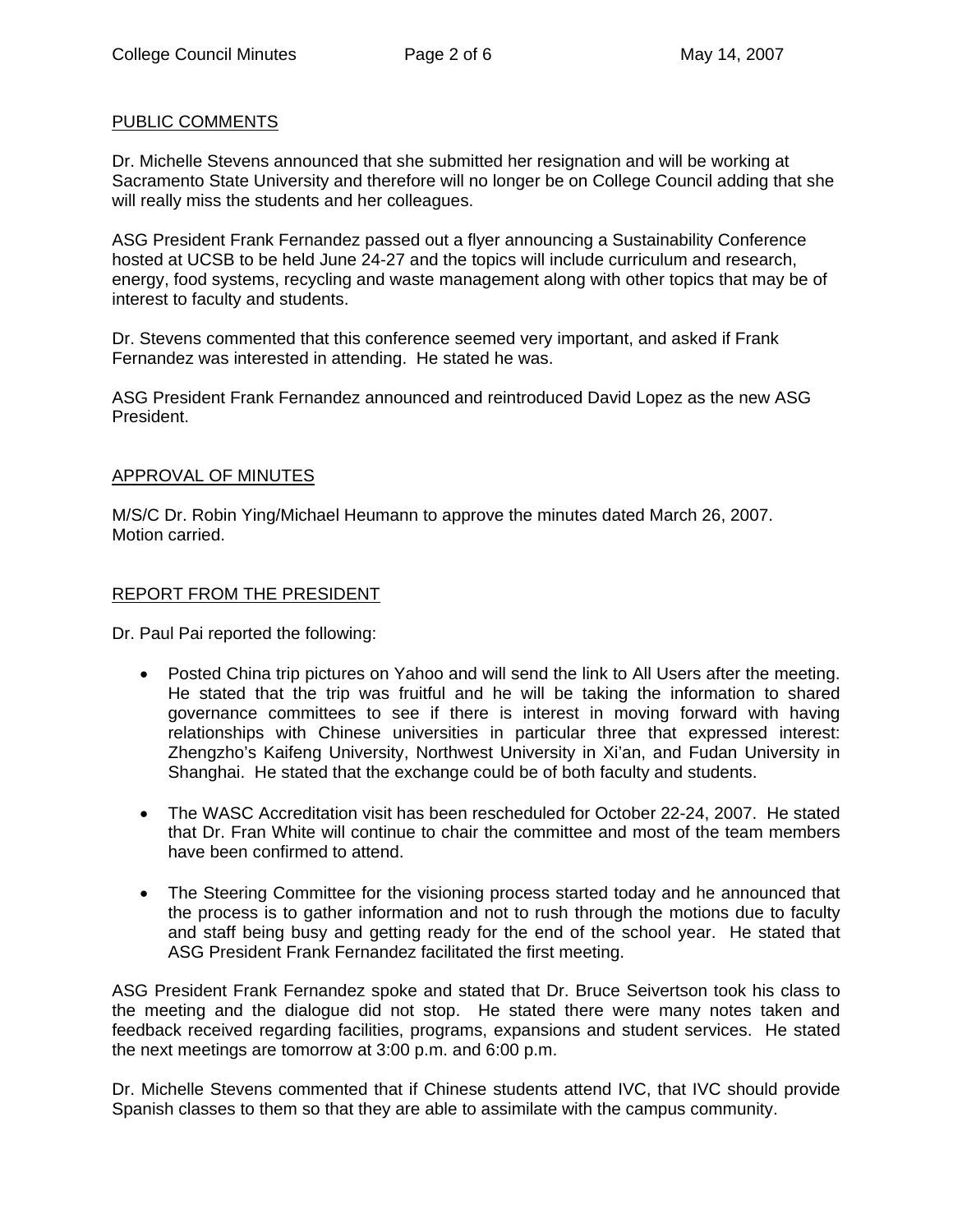### AREA REPORTS/UPDATES

## **INSTRUCTION/ACADEMIC SERVICES**

Tabled due to Gary Rodgers being out of the office.

## **ACCREDITATION UPDATE**

Tabled due to Gary Rodgers being out of the office.

## **BUSINESS SERVICES**

Dick Fragale reported the following:

- Announced the preliminary budget would be out soon and \$400,000.00 to \$500,000.00 has been added to the instruction budget this year.
- He reported that IVC is close to getting the field lighting project approvals as well as going to bid for an all weather track.
- He gave Planning & Budget the assignment to bring the budget to the meeting in May.
- Related to the bond, there was the building groundbreaking last Friday, there has been lot of dirt pushed and the architect has an over the counter meeting with the Department of State Architect's Office. He stated that they are looking at grants for money to be used in conjunction with the bond monies.

## **STUDENT SERVICES**

Dr. Victor Jaime was not present but provided March and April reports that were attached to the agenda.

## **ACCESO**

Dawn Chun reported the following:

- An external evaluator came to campus for one and a half days to evaluate the ACCESO Program.
- ACCESO visited San Marcos campus and was impressed with their technology and distance education program. ACCESO is considering purchasing Mediasite software/hardware to help instructors produce rich media material for online delivery. She stated a studio and a classroom would be needed for that setup.
- Fifteen faculty members applied to attend the summer 2007 technology camp and offer online classes starting the spring of 2008.
- Implementation of Degree Audit will begin at year four through Project ACCESO. Dawn is communicating with the consultant to schedule a web demo soon.

## **TITLE V COOPERATIVE GRANT**

Dr. Lianna Zhao reported the following: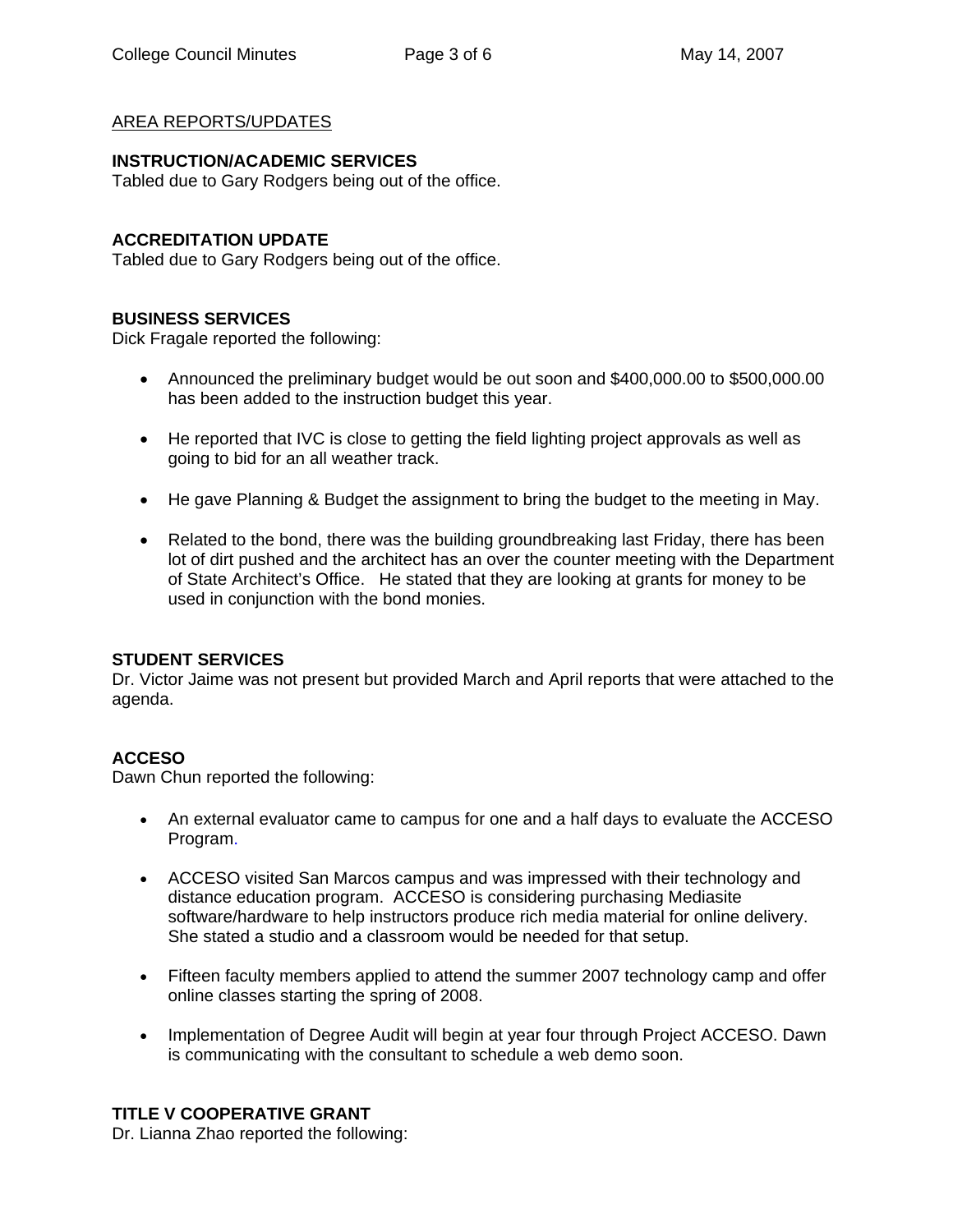### **Computer Science Program**

- IVC CS 210, 260 and 280 developed in 06/07 were approved by the IVC Board.
- CS 210, 260, and 280 have been submitted to UC and CSU systems for articulation.
- A new course CS 090-Orientation to Computer Science was developed, approved by SME Division, and is on 5-17-07 C and I agenda for adoption.
- Three CS courses developed in 06/07 were revised in order to offer as the pilot courses for 07/08. The revised course outlines of record are also on 5-17-07 C and I agenda for adoption.
- Title V Counselor continues to solicit and advise students interested in the program. 28 students have taken a course for the major. Currently there are 16 potential Fall 08 transfer candidates.
- In an effort to enhance enrollment, CS 210 is being offered for summer 2007. An information flyer is being prepared to be distributed to all IVC CIS students.
- In the effort to promote the program, a very successful computer science outreach dinner for high school teachers and students was held at Camacho's restaurant, funded by the Computer Science Consultant Bill Root. Mr. Root spoke to 9 teachers and 17 students, representing 5 local high schools. Zhao, Morrell, Gomez, Roeder, Dun also attended.
- A technology tour for high school teachers and students further emphasized the wonderful professional opportunities students will have should they obtain a computer science/technology degree. 33 people were on the bus which was funded by SDSU-IV Campus Title V funds. Roeder, Root, Morrell, Jimenez were on the tour.
- Working with the Applied Science area, the program is preparing to move the computer science lab into larger Room1705 shared with the networking and PC repair labs.
- IVC CS Instructor has received an extended leave from IVC. Presently her classes are being taught by substitutes. Furthermore, the CS instructor has accepted a position at another college and submitted her resignation letter. A search for the replacement will commence soon.
- SDSU's Computer Science BA major proposal was approved by its Curriculum Committee, SDSU College of Science, and the Academic Resources and Planning Committee. However, the Academic Policy and Planning Committee voted down the proposal based on concerns about enrollment at IVC being too low to expect sufficient enrollment at SDSU-IV. Dean Roeder is appealing to the Provost and there will be discussion on employing other measures.

### **Nursing Program**

- CHEM 140 was approved by IVC Board.
- IVC currently offers a supplemental course (Nursing 089), but is waiting for guidance from the Board of Registered Nurses to fully understand the impact of TEAS (a statelevel entrance exam). This information may influence future content of instruction in the Supplemental Course.
- A Nursing Community Leader Advisory Board meeting was held between hospital administrators, Todero and her staff, Berry and Gomez, and Roeder and Shumaker, with Roeder hosting a lunch.
- The summer start for the RN-BS in Nursing program created problems because not enough time was available for students to finish their prerequisites. IVC is helping with this problem by offering some prerequisite courses on a short term class basis to end before the end of this semester. Todero is also helping with this problem by agreeing to admit students to the program not only in the summer, but every semester after that, to reach the total of 30 students in the Project Year 2 (SDSU Year 1 for Nursing program).
- 27 applications to the RN-BS in Nursing program have been received by SDSU-IV, some still missing transcripts; the SDSU School of Nursing has only received eight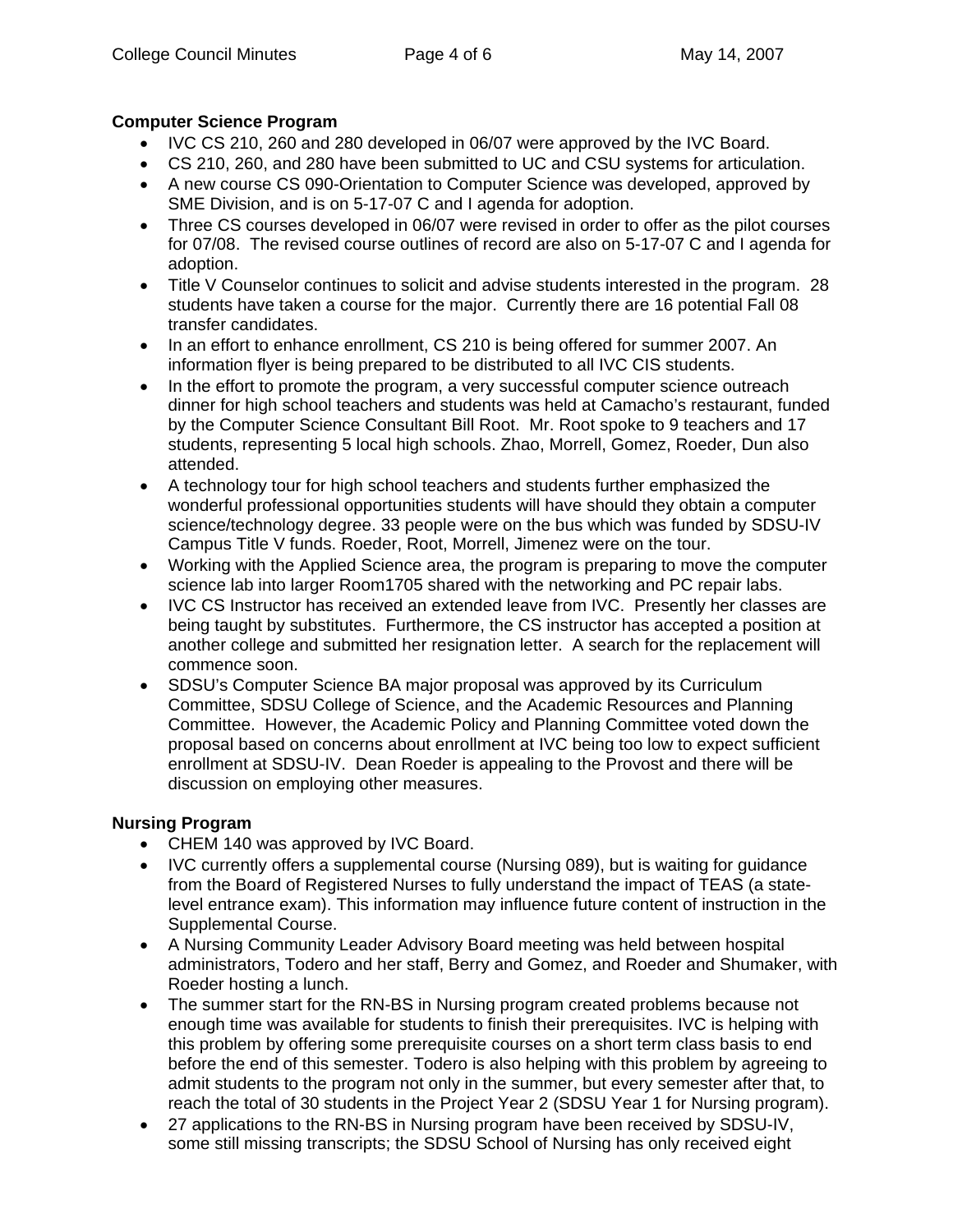applications. The strategies to streamline the nursing admission process need to be discussed.

• A rental agreement has been made for SDSU-IV to rent an IVC nursing lab in summer 2007 to hold Nursing 500.

### **LEARNING SERVICES**

Dr. Robin Ying reported the following:

• A successful MIS training was held May 2nd on site which was conducted by the Chancellor's Office MIS group. 34 people attended including 10 from Palo Verde Community College.

### **ASSOCIATED STUDENT GOVERNMENT**

Frank Fernandez reported the following:

- He announced that the ASG Senate met today and took a position on the per diem differential rates between faculty and students. He stated that students receive less per diem than faculty members. He stated that the coach of the basketball team receives more per diem than the players. There will be discussion with VP of Business Services Dick Fragale.
- Preparations are underway for "Life's a Beach" theme event that will be held next Wednesday, May 23rd.
- The Spring Awards Banquet to honor students will be held June  $1<sup>st</sup>$ , 6:00 p.m. at the Barbara Worth Country Club.
- He is working with Bill Gay on the Steering Committee and hopes that students will carry it out this year and in the future.
- There is discussion on an online voting system. This program would allow for the upload of events, conduct surveys, and have candidate biographies. This would allow students to vote online.

Dr. Dennis Carnes congratulated Frank in taking leadership on the Steering Committee.

### MINUTES FROM STANDING AND AD HOC COMMITTEES

- 1. Academic Senate, 3/21/07, 4/4/07, and 4/18/07
- 2. Administrative Council, 4/24/07
- 3. Curriculum & Instruction, 3/1/07 and 3/15/07
- 4. Insurance Committee, 4/2/07
- 5. Planning and Budget Committee, 3/28/07
- 6. Student Affairs Committee, 3/5/07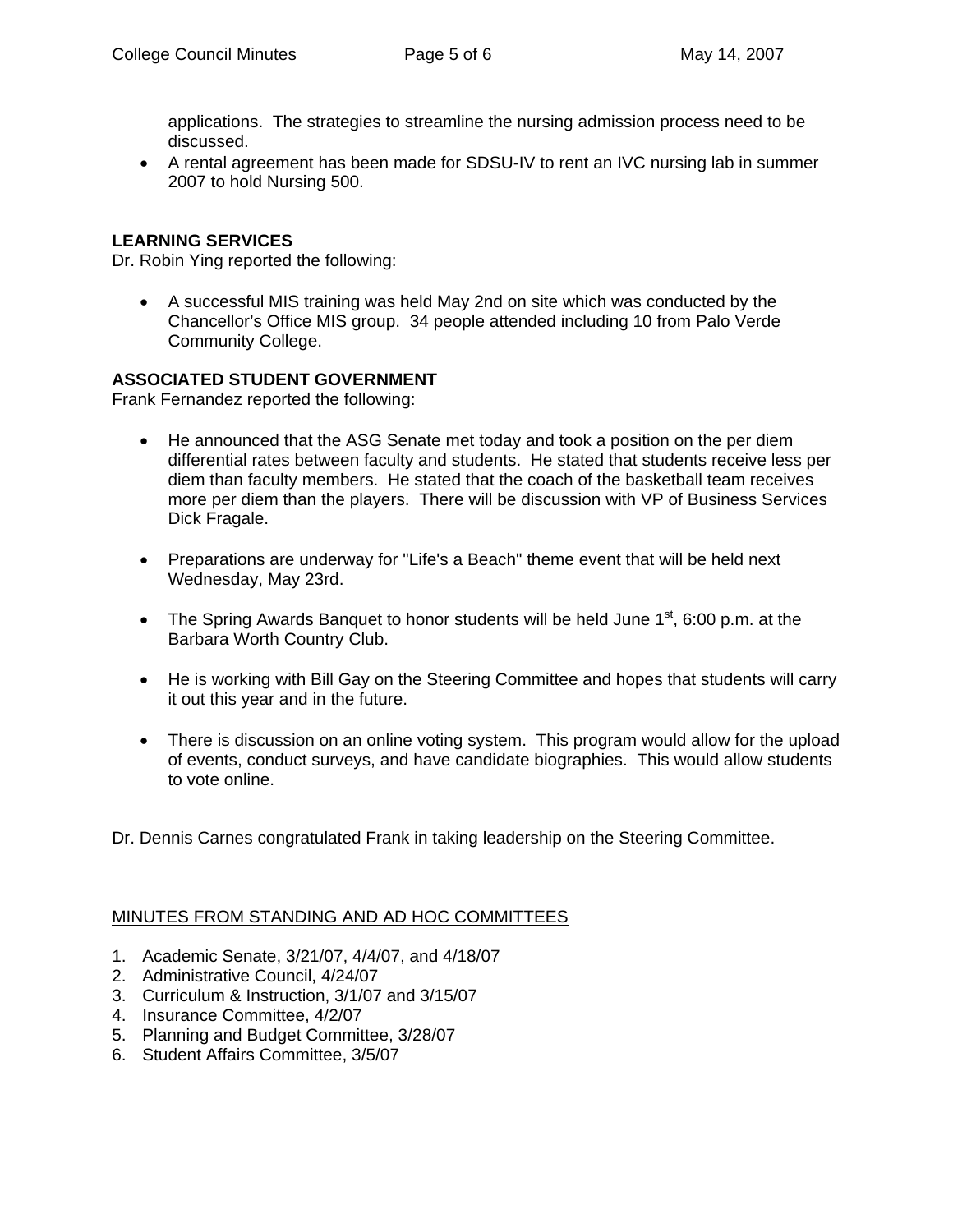### DISCUSSION AND INFORMATION ITEMS

### **Code of Ethics**

Chair John Abarca announced that a copy of the Code of Ethics adopted by the Academic Senate was attached to the agenda packet and stated he would be meeting with Associate Dean of Human Resources Travis Gregory to discuss a Code of Ethics. He asked anyone with ideas, concerns or suggestions to share it with him.

Dr. Patti Biley questioned whether having a Code of Ethics that did not have consequences if followed was worth having.

Dr. Dennis Carnes stated that there were no consequences to the Code of Ethics as it is a professional responsibility of those working here. He stated that peer pressure and peer counseling could be used for compliance with the Code of Ethics.

Dr. Patti Biley asked whether or not the faculty Code of Ethics would be enforced.

Chair John Abarca stated that for classified employees it is handled through their contract and felt that the Code of Ethics was a reminder of how one should be conducting themselves at work.

Dr. Michelle Stevens stated that the Code of Ethics should have a sustainability clause to consciously promote a green campus, promoting recycling instead of trashing.

Kathy Berry stated that the Nursing Code of Ethics includes a clause to protect the environment.

#### **Strategic Planning**

Dr. Paul Pai announced that the timeline issue with accreditation is every six years and there are two updates during that time using the Strategic Plan. He stated that past and current goals are used and that at its Board Retreat in March, the Board of Trustees asked that the college focus on:

- 1. Technology
- 2. Student Learning Outcomes
- 3. Financial Stability
- 4. Non credit to address the under educated workforce

He stated that these four areas will help streamline the goals and will dovetail well into departmental goals. He stated that the new goals will also be used when reviewing the budget guidelines.

#### ADJOURNMENT

Chair Abarca announced that tomorrow begins the first day of Classified Employees Week and there will be treats for all classified staff including Classified Confidential staff and Classified Managers in the classified lounge on Wednesday, May 16<sup>th</sup>.

M/S/C Kathy Berry/Dr. Michelle Stevens to adjourn the meeting at 3:23 p.m.

### **2006-2007 College Council Meeting Schedule at 2:30 P.M. in the Board Room**

June 25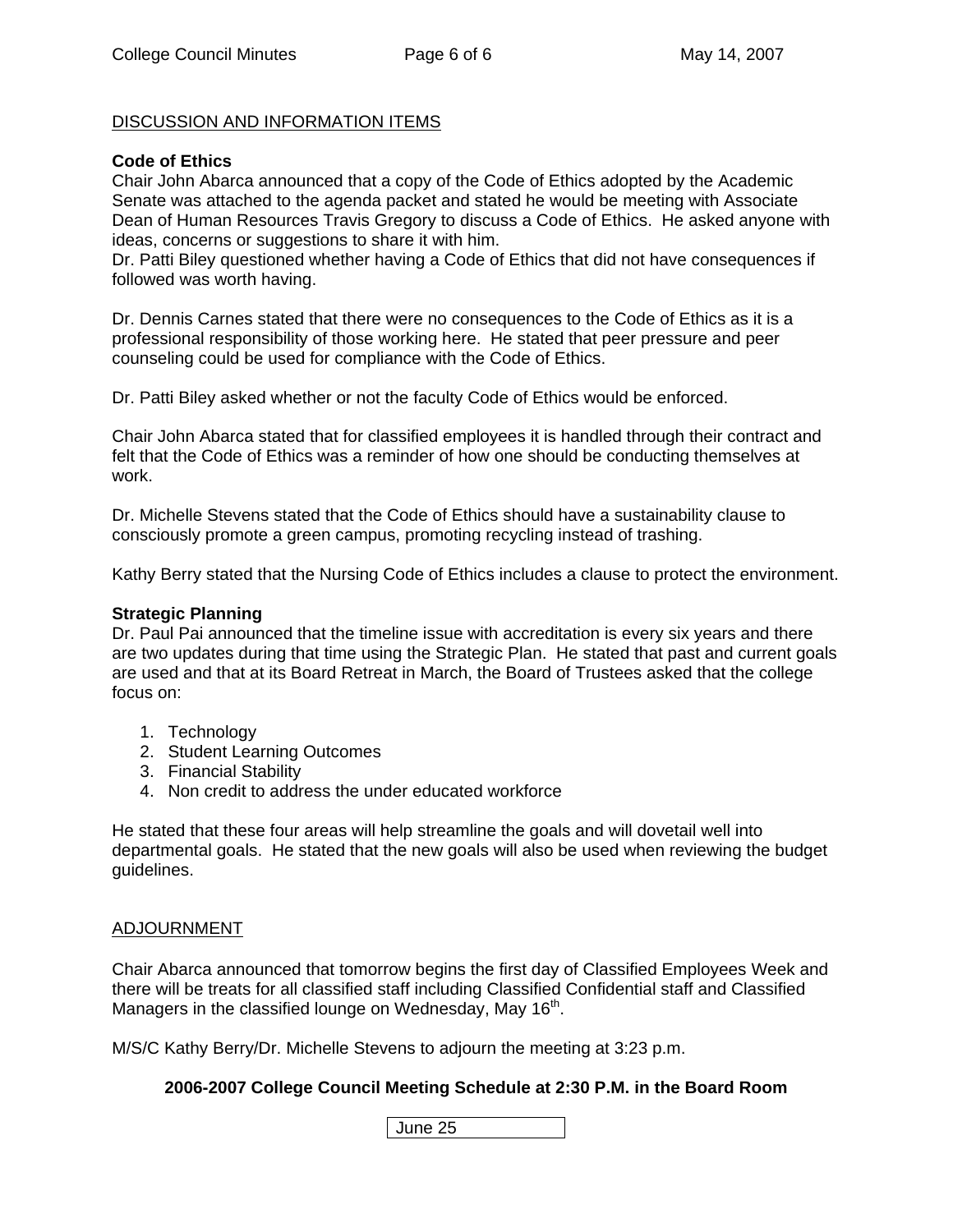### **IMPERIAL VALLEY COLLEGE** OFFICE OF THE VICE PRESIDENT FOR STUDENT SERVICES

### **STUDENT SERVICES UPDATE May 2007**

### **District Counseling**

- May has continued to be a very busy month with the final high school advising taking place within the first two weeks.
- Summer school priority registration has begun and ended with all of the students being able to make counseling appointments or just come in as a walk-in.
- Several counselors have assisted with weekend graduation evaluations for spring 2007 and we were able to complete over 147.
- Nursing applications were submitted and the fall 2007 class has been selected to go into the next and final phase of TEAS testing for the final selection thanks to the nursing counselor's help.
- The Personal Development 100 classes are on the summer and fall schedules with all of the instructors in place.
- Our extra efforts with our ASPIRE eligible candidates has proved successful with over 50 students accepted double from last year.
- $\bullet$ Election of the District Lead Counselor will be tomorrow with only one declared candidate.
- Several elementary school field trips have been coordinated with very positive results.

### **Matriculation**

- Matriculation Counselors continue to advice students for summer and fall classes.
- ACCUPLACER Testing 238 students were tested on campus CELSA<sub>63</sub> GED Testing took place on May 23-25
- Completed the COMPASS validation for the Reading classes.
- Screened and selected full- time Matriculation Counselor.
- Attended IVC Foundation Scholarship reception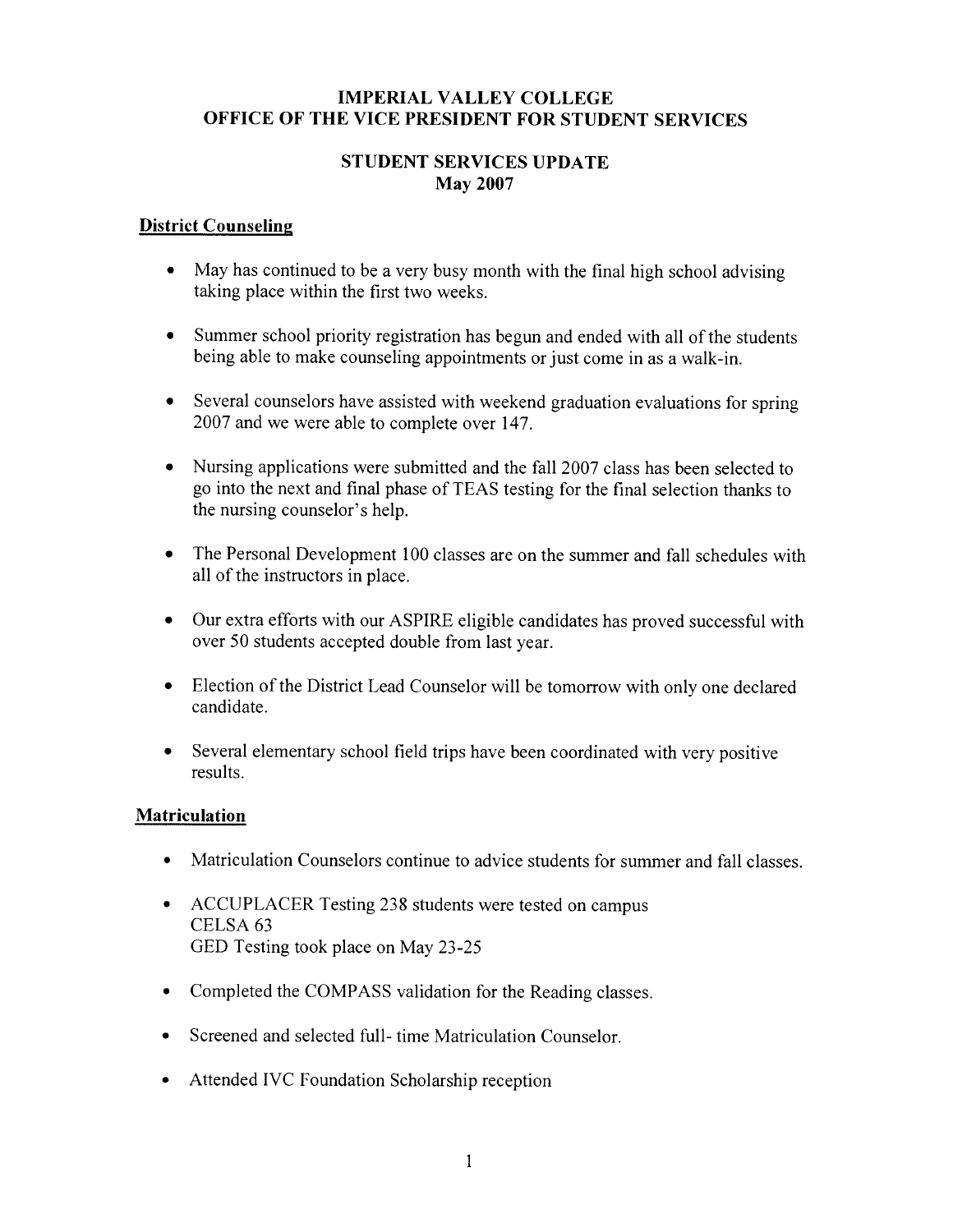- Co-chaired Academic Senate Scholarship Fundraiser
- Review counselor files
- Attended numerous committee meetings

### **Transfer Center/Articulation Services**

- Higher Education Week II (3 days at high schools about 2500 juniors)
- Student appointments
- Curriculum course outlines of record review many faculty contacts (all divisions)
- Transfer Center file review of students in program (ongoing)
- Meetings: FCS Adisory Board, ETS, Statewide Academic Senate Career Pathways Project, Academic Senate, C&I Mtgs., UCSD Transition Forum, Child Development Project
- Campus representatives: SDSU/IV, Univ. of Phoenix, UCSD
- IVC Catalog and CRCC Report review and input

### **Student Support Services**

- On going course advising for Fall 2007
- Finalized the Student Recognition Awards Program preparations
- Preparing list of student to be exited from the program
- Initiated recruitment of possible program candidates  $\bullet$

## **Disabled Students Programs and Services (DSPS)**

| <b>Test Proctoring</b>        | 29  |
|-------------------------------|-----|
| <b>Reader Services</b>        | 8   |
| Sign Language Interpreters    | 20  |
| Notetakers                    | 64  |
| Scribes                       | 8   |
| Tutoring                      | 37  |
| Adaptive Furniture            | 11  |
| Tape Recorders                |     |
| <b>Counselor Appointments</b> | 116 |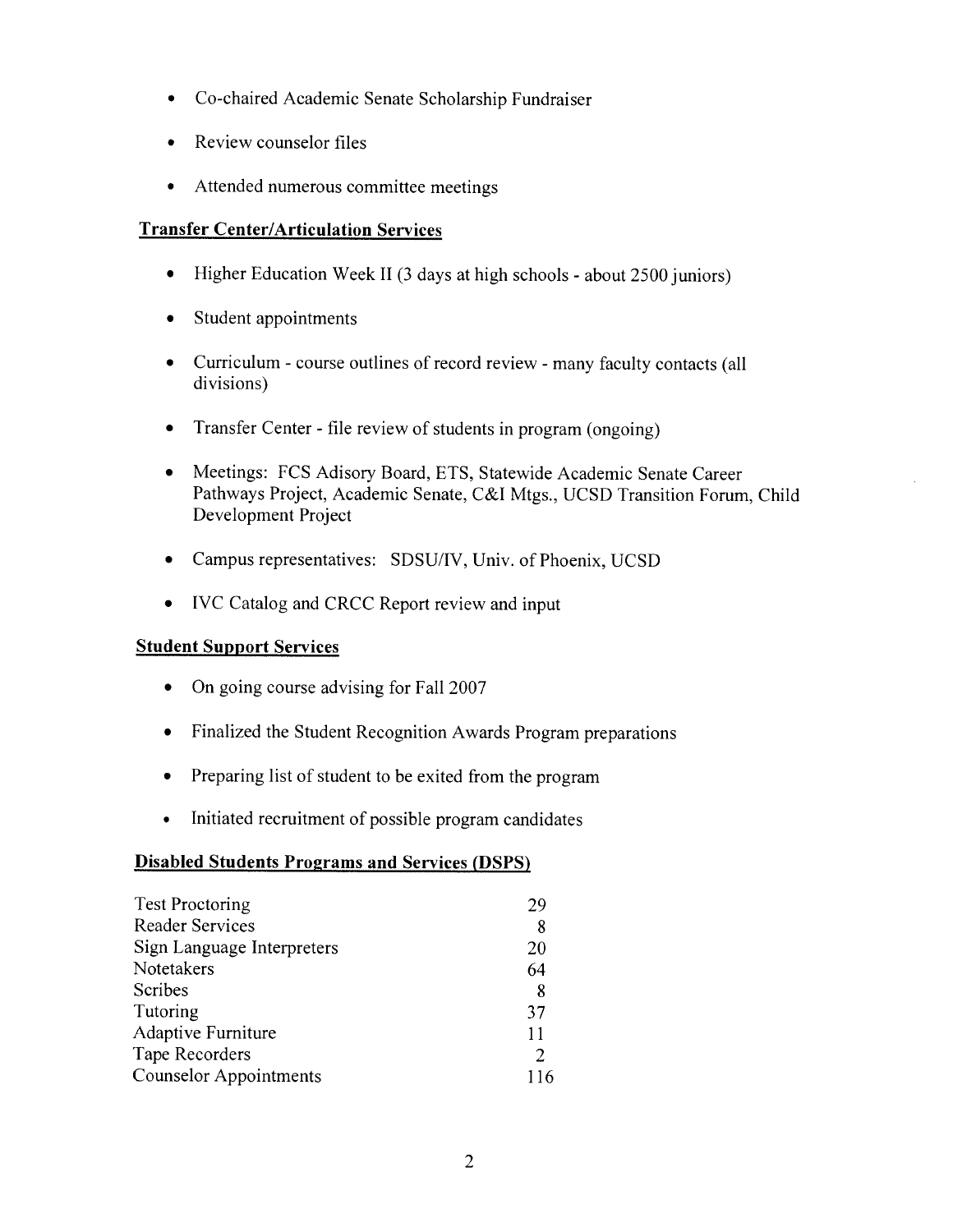| Workability III Services |    |
|--------------------------|----|
| Appointments             | 20 |
| Job Placement            |    |

The Career Development Specialist held an orientation for students interested in finding employment.

The DSP&S end of year student recognition program was held on May 16, 2007, where students were recognized for their Academic Progress.

### **CalWORKS Assessment and Counseling**

- The CalWORKs Coordinator chaired the hiring committee for the Assessment Counselor and there is one more  $2<sup>nd</sup>$  Interview pending.
- We are working on the last preparations for our first Recognition Ceremony scheduled for June  $6<sup>th</sup>$ .
- The CalWORKs Counselor is verifying grades for her students and making sure they enroll for Summer. She will be the chairperson for the Office Assistant position in our area that will start in July.
- Carla Moore surprised us this month with a recognition ceremony where she gave us a gift and thanked us for our hard work and contributions to the program. She gave us all a gift and served cake and punch.

### **EOPS**

- 667 EOPS student appointment were completed by EOPS staff
- 90 EOPS students were provided bus passes
- EOPS staff participated in De Anza's Jr. High School Career Day. An informational table was provided and IVC
- Presentations were made to student's in their classrooms
- The following committees and meetings were attended by EOPS staff:  $\bullet$

**EOPS Staff Meetings** Counseling In-service **Equivalency Committee** Academic Senate **Student Services Council** 

### **Financial Aid**

- Financial Aid is closing out  $2006-07$  work study runs out of money as of May  $30<sup>th</sup>$ , however we continue to award and disburse federal aid until July 25<sup>th</sup>.
- 2007-08 Financial Aid year is up and running with the first 250 awards completed this month. We have moved entirely to group workshops for FAFSA on-line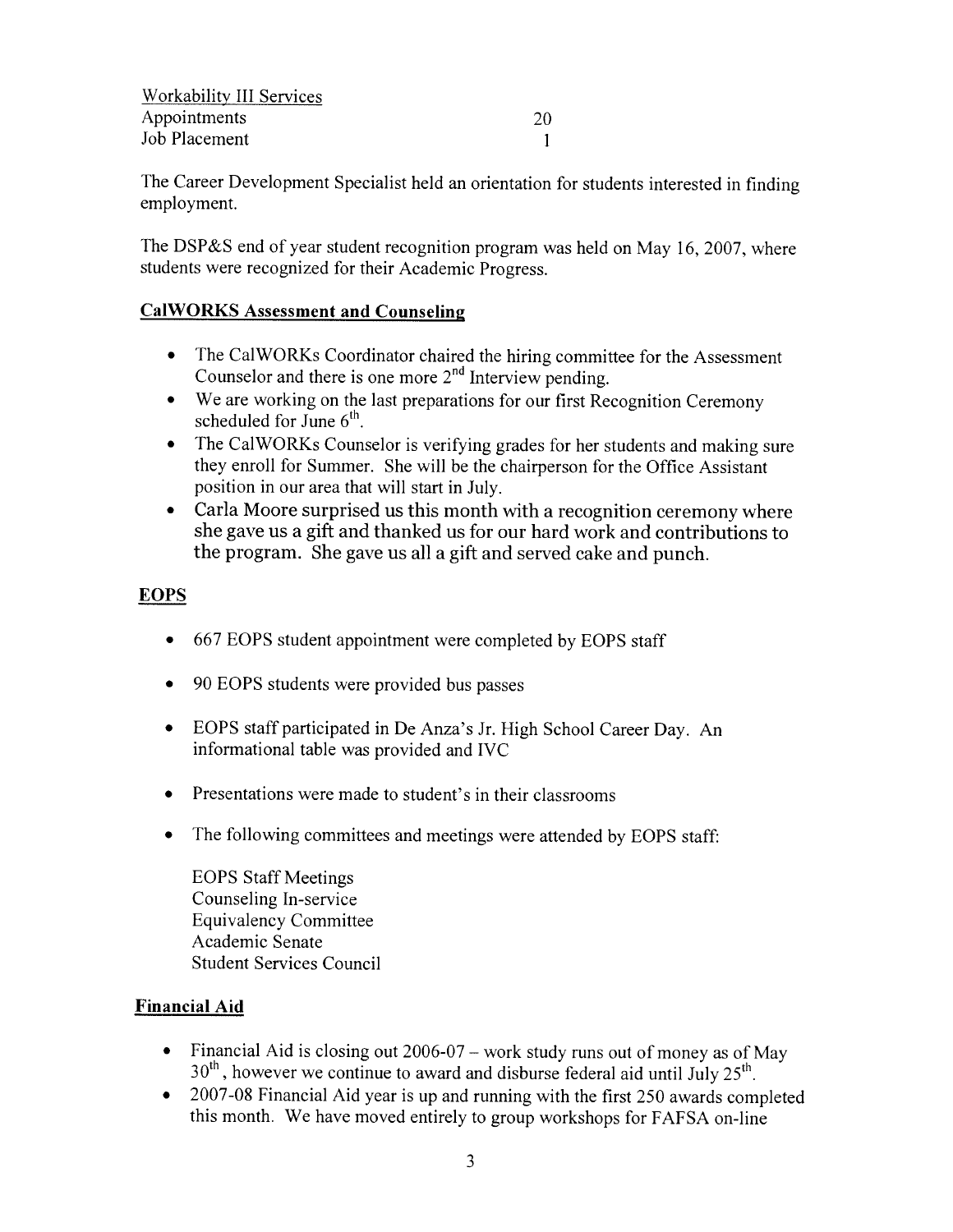assistance and that seems to be working well. Our busiest time of the year approaches, and we will be down 2 staff members, but we are attempting to streamline the process in order to maintain a consistent level of service to our students.

### **Educational Talent Search**

- May 9: Director attended Recruit Summit meeting at USD; higher institutions reported on new programs and/or changes to their university requirements; outreach programs informed those present about their purpose and the services available to students.
- May 11: ETS had its End of the Year Banquet.
- May 16: Director attended the IV Partnership meeting.
- May 17: Tere Jauregui, ETS Office Assistant (my right and left hand) graduated from SDSU in Int'l Business. We are all very proud of her accomplishment.
- May 19: ETS had a College Prep Workshop at IVC. Director, Amelia Carlos, and Erica Sanchez facilitated.
- May 22-24: Higher Ed Week II; majority of juniors in all high schools attended: ETS had resource table present.
- May 24: ETS participated at DeAnza Career Day; the program had a resource table.
- May 29: ETS attended a Gear-Up Parent Night at Meadow school.
- $\bullet$  All of May:

ETS Tutorial Centers closed May 31; some will remain active depending on student needs. Saturday tutorial session is also available  $\omega$  Spencer Library from 9:00a-1:00p.

Actively recruiting at all program school sites.

### **Admissions and Registrar**

**Students Served**  $\bullet$ 

Worked intensively on:

Processing hundreds of requests for official transcripts and GE certifications to be sent to other institutions and employers.

Processing hundreds of enrollment verifications.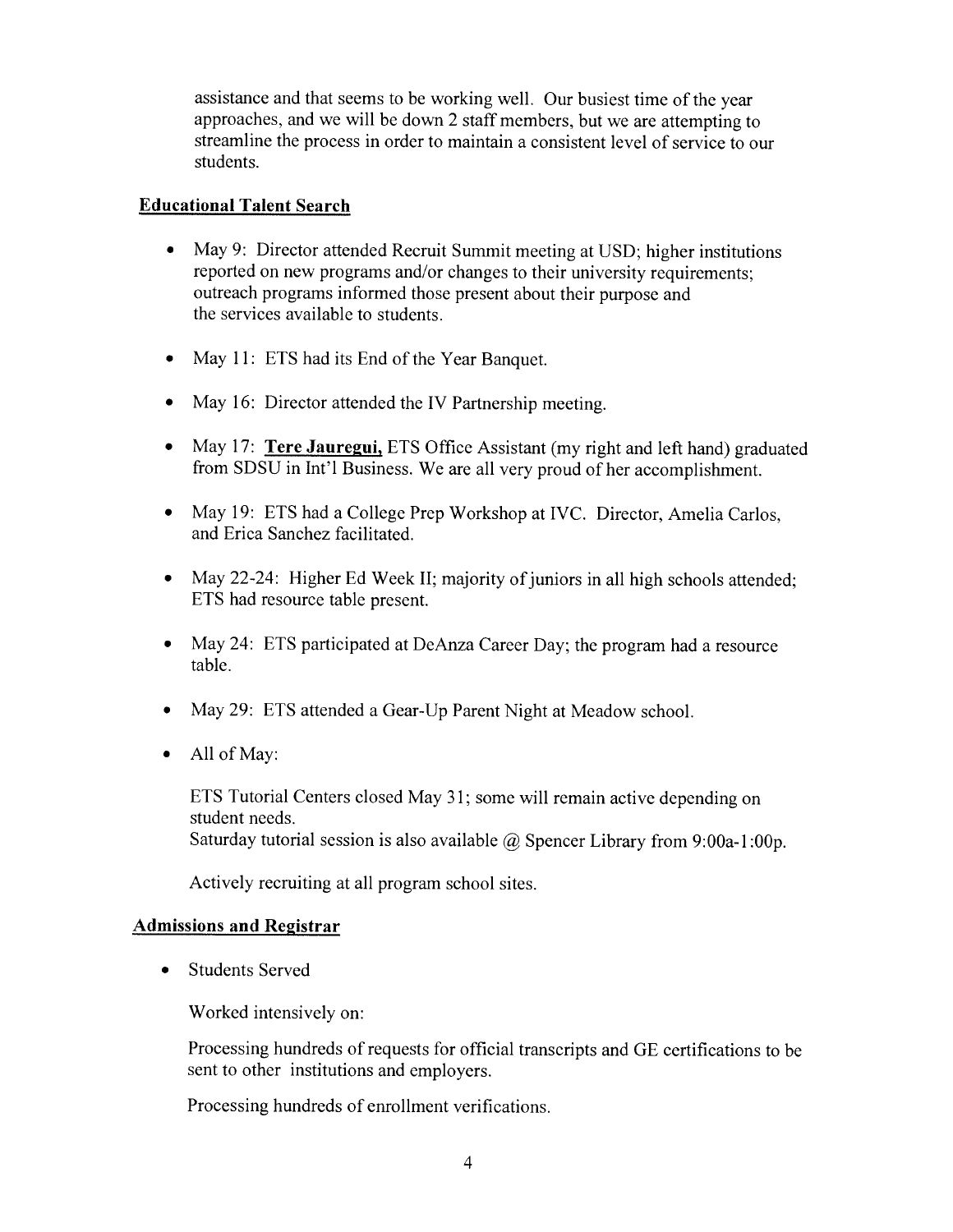Evaluating records and documents for requests to change students' status from nonresident to resident tuition and fee purposes. Conducted 23 interviews and changed residency status on 15.

Downloaded applications approximately 60 times (2-3 times/day).

1,191 applications were processed.

Errors were corrected on approximately 250 applications so the download could be completed.

Evaluated 85 high school transcripts for prerequisite requirements; input all applicable courses into Banner.

Evaluated 60 college/university and foreign transcripts. Determined course transferability/articulation and input each into Banner.

Determined admission status and issued I-20 forms to 3 students.

Processed, evaluated, determined admission status, and sent letters to 37 Special K-12 Students seeking concurrent enrollment for Summer.

Processed, made determinations, and sent letters to 32 students petitioning for exception to repeat laws.

Registration

2,624 students registered for Summer. Processed over 750 instructor drops for Spring. Processed 25 late adds from faculty for Spring.

Graduation

Completed final commencement list complete with Honors and Distinction indicated.

Over 50 degree evaluations completed. Over 30 degree verifications completed. Over 40 graduation petitions received and processed. 124 certificate petitions received and processed. 12 duplicate diplomas issued

Microfilm

Completed jacketing of 2001 student files. Separated Class 1 records from Class 3 records to be destroyed. Submitted letter to Board of Trustees for Class 3 disposable records. Filed 1,716 jackets for 2001 student files (A-I) 76 student record files recreated for re-enrolling students. Approximately 300 permanent record cards filed. Created 191 jackets for 2002 student records to be microfilmed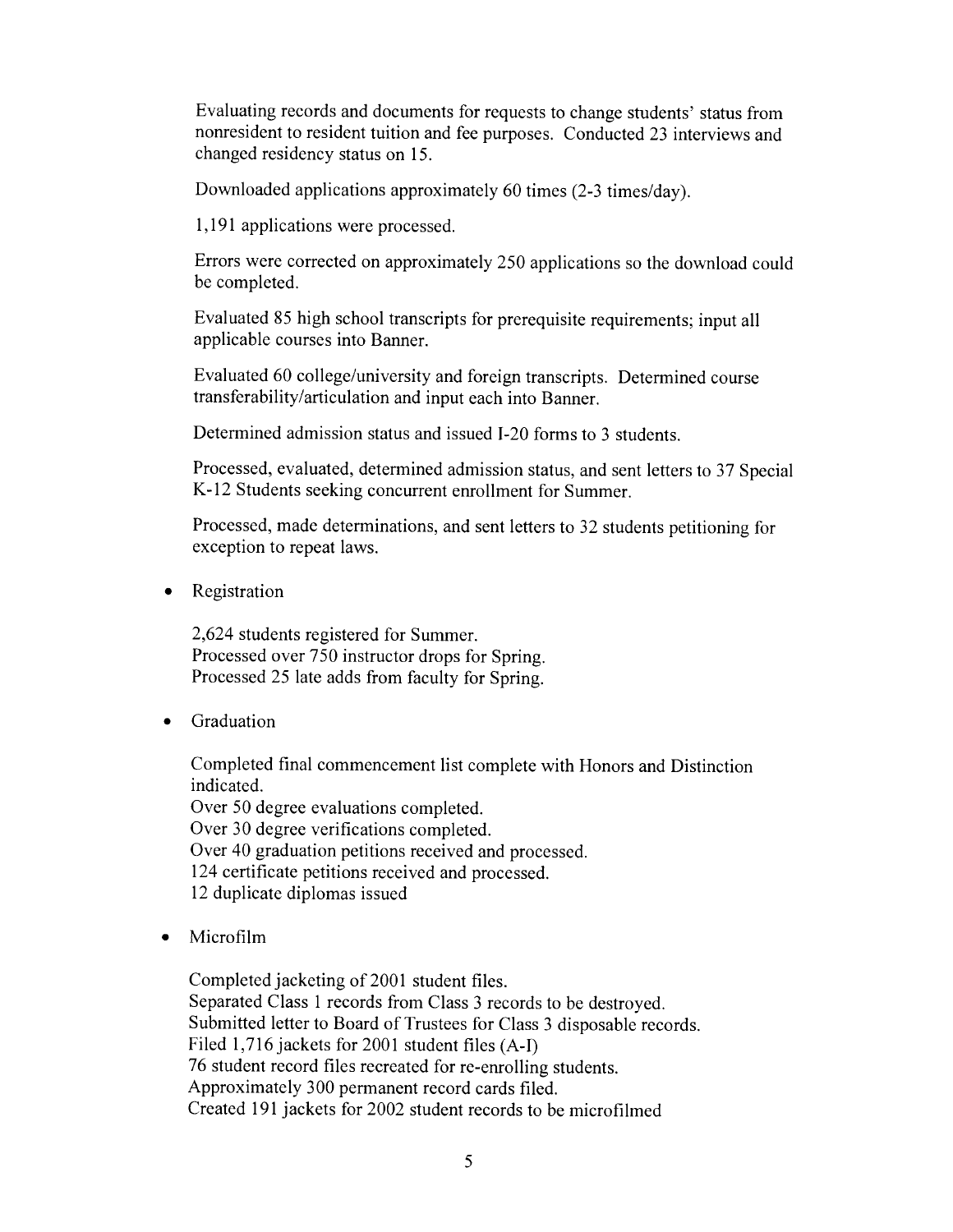### **Student Affairs**

- Fridays Weekly Student Affairs Staff meeting (Student Affairs Conference Room, 9:00 a.m.)
- Mondays Weekly Associated Student Government meetings (Board Room, 1:00  $p.m.$
- May 4 & 7 Invitations to the ASG Spring Awards Program were mailed to recipients and hand delivered to faculty, administrators and staff.
- May 7 & 8 ASG Presidential Elections and Mr./Ms. Freshman & Sophomore Elections
- May  $8 ASG$  announced David Lopez as the 2007-2008 ASG President
- May  $11 ASG$  President, Frank J. Fernandez attended a Region X meeting at Southwestern College
- May  $16$  Potential graduates were mailed a second letter stating dates and times when they can pick up their cap and gown.
- May  $17 ASG$  gave free snow cones to students, faculty and staff outside the College Center from  $10:00$  a.m. to  $1:00$  p.m.
- May  $23 ASG$ , "Life's a Beach" activity (Swimming Pool, 11:00 a.m. to 3:00  $p.m.$
- May  $25$  Deadline to RSVP for the Spring Awards Program
- May  $25 ASG$  sponsored an Appreciation Luncheon for the Maintenance Department (Maintenance Shop, 1:00 to 3:00 p.m.)
- May  $30 -$  David Lopez, 2007-2008 ASG President will be installed during the ASG meeting. The Senior Senators will also be installed during the meeting.
- May 30 Last ASG meeting for the Spring 2007 semester

### **Upward Bound**

- Closed the Upward Bound Tutorial Centers at the seven High Schools  $\bullet$
- Attended the TRIO Alliance meeting at San Diego State University
- $\bullet$ Completed the 2007 Summer Residential Program Master Schedule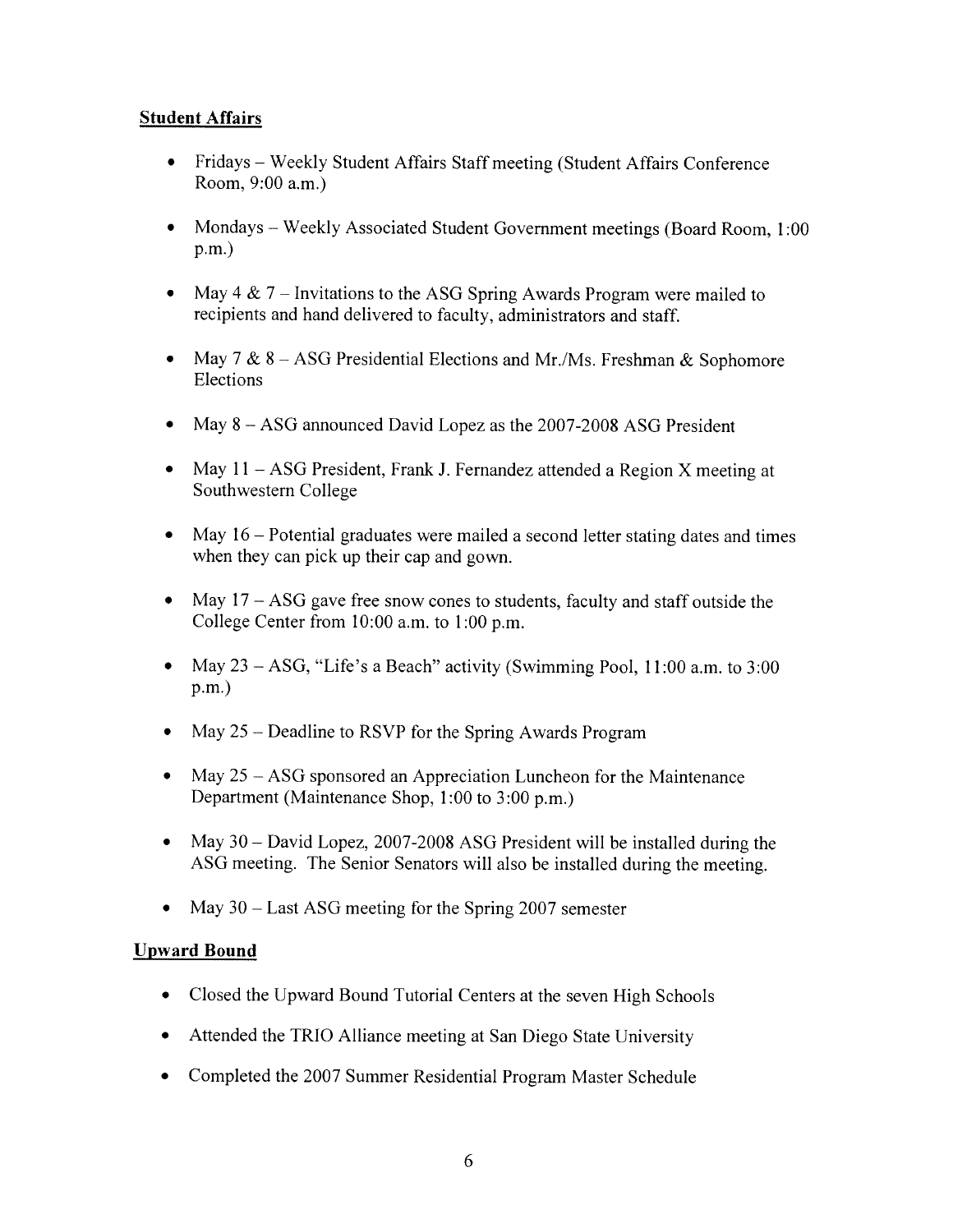- Visited Davell Jackson-Brown at the University of California San Diego to review the Master Schedule and Classrooms
- Purchased instructional materials for the Summer Residential Program
- Contacted current Upward Bound student on their participation at this 2007 **Summer Residential Program**
- Four Parent Orientations were held at Imperial Valley College for the Evaluation Study. & Recruitment of eligible students
- Collected documents to support the Student Upward Bound Application
- Worked with the Principal Investigator Alan Werner on the "Impact Evaluation of Upward Bound Increased Emphasis on Higher-Risk Students
- Following Larry Oxendine's instructions on the New National Evaluation of **Upward Bound**
- Worked with Jacklyn Altuna our assigned group evaluator
- Worked on the Eligible Student Selection Forms Site Liaison Job Description & Agreement Forms – Institutional Review Board Document Forms – Presentation for the Parents power point presentation – and Talking Points on the Upward Bound study
- Worked on understanding the study requirements which included problems or  $\bullet$ adverse reactions to the treatment of human subjects or unexpected adverse reactions – parent consent forms – changes in protocol, study design, and study materials – and the renewal process
- Interviewed summer staff and finalizing the residential and bridge list
- Interviewed Cal-SOAP candidates for the position of "Imperial Valley Assistant Director Position
- Chaired the Cal-SOAP Interview Committee which included Rosa Moreno, Miguel Rahiotis, Julio Rodriguez, Gloria Carmona, Tomas Gilkison, and Kevin McFadden
- Attended the "Rewarding College Dreams Scholarship Reception/Program at the  $\bullet$ University of California San Diego
- $\bullet$ Four Upward Bound students were awarded the scholarship of \$2,000 each
- Closed the Upward Bound Budget for the 2006-2007 Academic Year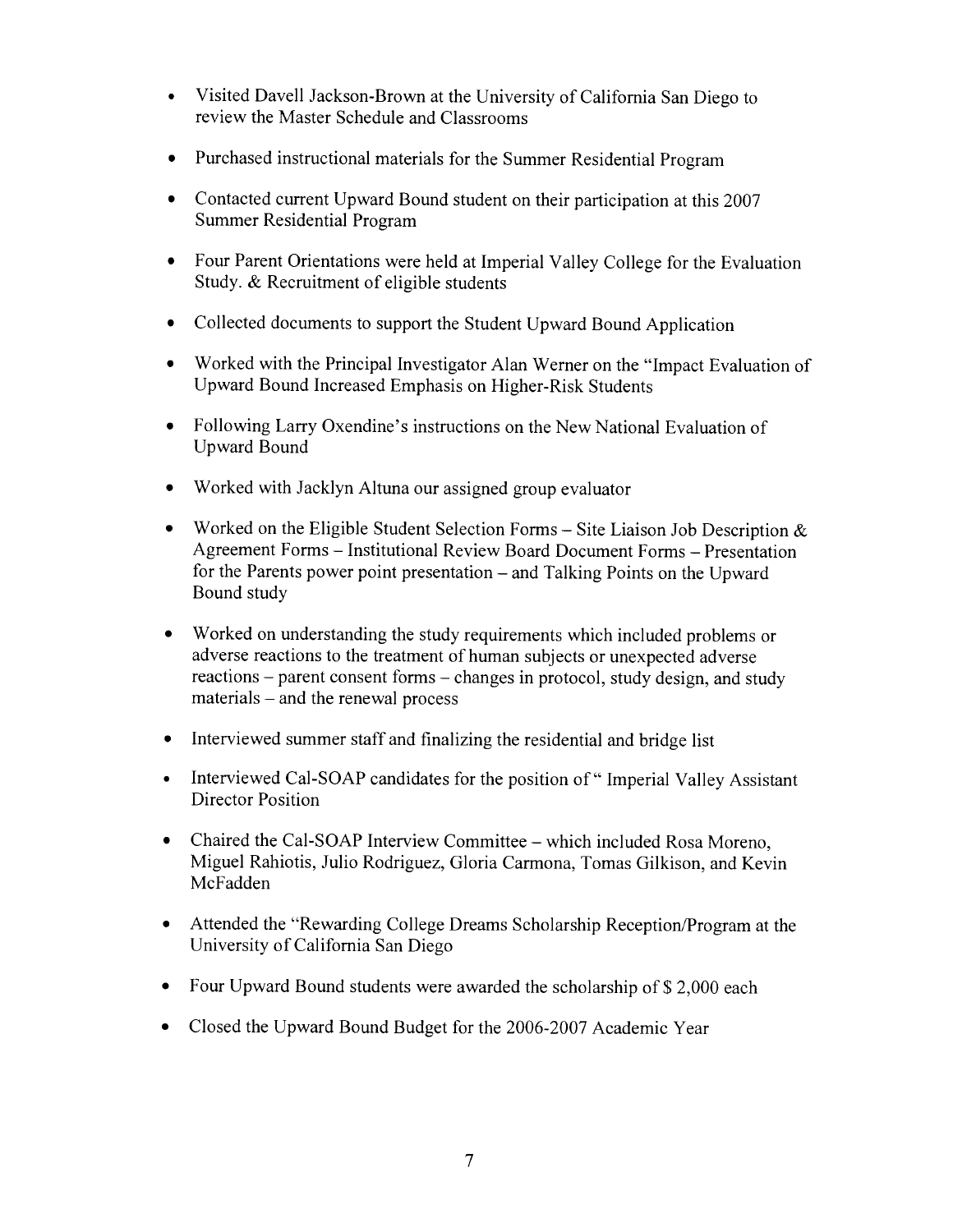# **IVC Academic Senate**

### **Approved Minutes** May 2, 2007

- $\mathbf{L}$ The meeting was called to order at 1:35 pm by President Carnes
- $\Pi$ . Roll Call
	- Present: Dennis Carnes, Dave Drury, Cesar Guzman, Carol Lee, Mary Lofgren, Bobbie McClain, Armando Mendez, Barbara Nilson, Steve Pacheco, Thomas Paine, Bruce Seivertson, Mariaelena Thibodeaux, Lianna Zhao. David Zielinski, Sherry Zobell

### **Excused: Cathy Zazueta**

- Absent: Olga Artechi, Suzanne Gretz, Norma Nunez, Frank Fernandez, James Patterson, Gary Rodgers
- Visitors: Kathy Berry, Carlos Fletes, Dick Fragale, Travis Gregory, Melani Guinn, Sergio Lopez, picture taker.

#### III. **Visitor Comments**

None

#### IV. **Information/Correspondence**

President's Comments – very nice Academic Senate event last night.  $1<sub>1</sub>$ 

#### $\mathbf{V}$ **Consent Agenda**

- M/S/C (Nilson/Seivertson) to approve the minutes of April 4, 2007 as  $1.$ corrected.
- $2.$ M/S/C (Nilson/McClain) to approve the minutes of April 18, 2007 as corrected

#### VI. **Academic and Professional Matters**

- $1.$ Proposal for SLO standing committee and coordinator – 12 people responded to a worksheet that was distributed to the faculty. After hearing from some of the division chairs, who felt that SLOs were already being taken care of under the auspices of the Instructional Council, it was M/S/C (Zielinski/Drury) that the AS not move forward on the resolution to request an SLO standing committee and SLO coordinator.
- 2. Call for nominations for American Legion Award – the nomination sheet was included in the agenda packet. A list of those students graduating can be obtained from Lisa Cross.
- $3<sub>1</sub>$ Timeliness of submissions of requests to the bookstore – Faculty is asked to put their book requests in as soon as possible. As a side note to this topic – Fragale indicated that the ASG is making every effort to start a bookstore here and they are interested in having a new building built for ASG, the bookstore, and the cafeteria.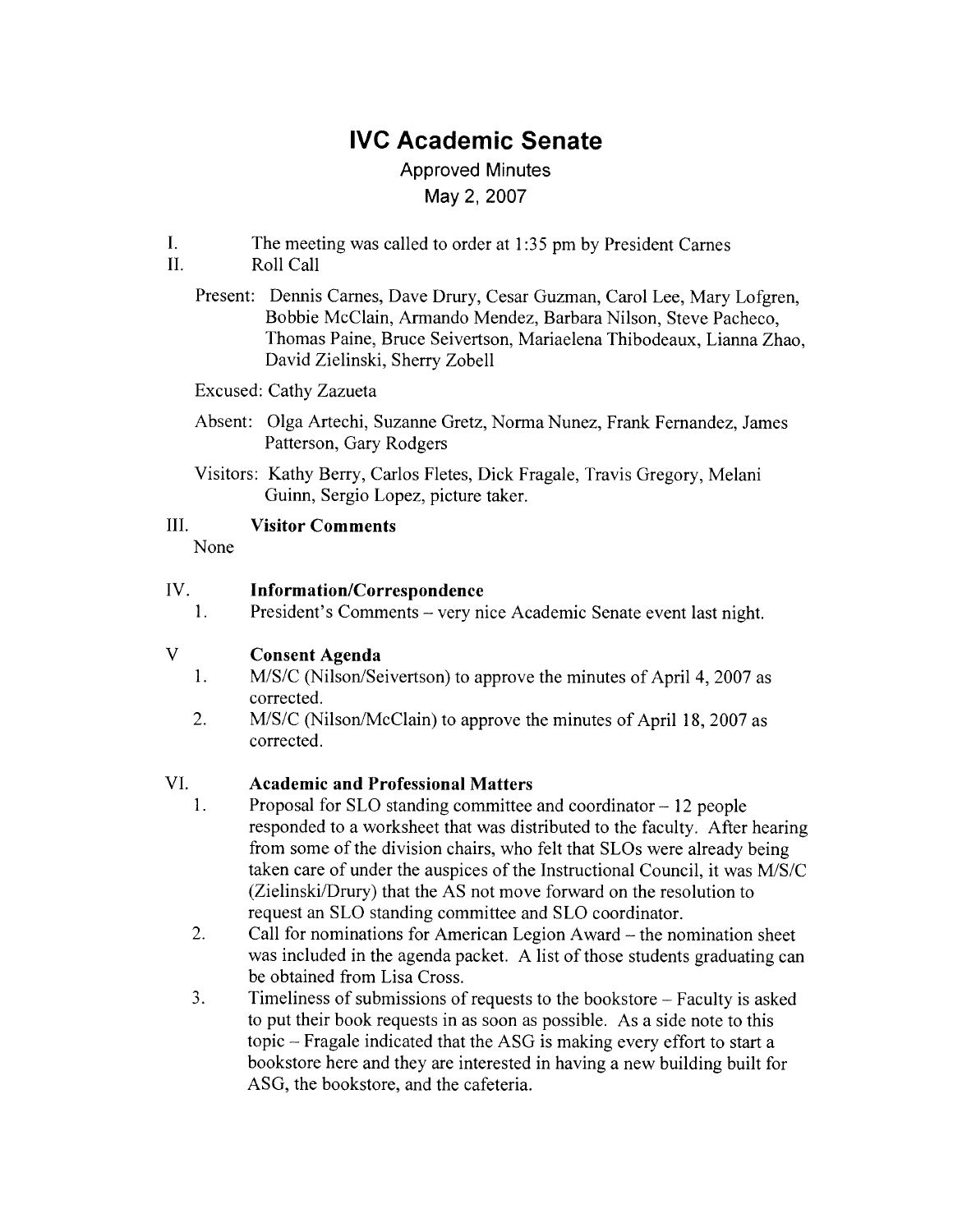$4.$ Budget Proposal – Fragale – Dr. Pai asked him to show the tentative (very tentative) budget to the Academic Senate.

#### VII. **Discussion**

- Academic Senate Scholarship Fund Raiser The auction brought in  $\mathbf{1}$ \$1020. The ticket sale receipts will be given to the senate at the next meeting. All monies received from the auction and ticket sales will go towards scholarships. Special thanks were given to Gloria Carmona for hosting the evening and to Mary Lofgren and Norma Nunez, who did most of the work. Suggestions for next year's event: more help, more advertisement, better lighting, and more auction items. It was also suggested that it not be named "Wine Tasting".
- $\overline{2}$ . STRS retirement payment calculations – nothing new.
- $\mathcal{E}$ Emergency Preparedness (Panel of Experts) (this item was discussed before item V on the agenda)

Kathy Berry – Associate Dean of Nursing  $\mathbf{a}$ . SIMS and NIMS have approved our plan which is required before the school could ask for monies to help after an emergency has taken place. The plan was approved in 2005 and should be updated on an annual basis. IVC participated in a mock pandemic flu emergency last year and did quite well. In a pandemic, the CDC warns us not to rely on the federal or state government, they will be sick, but if you have a good community. you will survive. IVC is the isolation facility for the county and will have a drill over Veterans Day holiday. An earthquake is over in a few days, but the flu comes in waves, lasting 3 to 6 months. We must train ourselves to say "when" not "if" the pandemic flu will affect us because the virus continually mutates. Our plan can't be specific because there are too many variables. The first 20 minutes of an emergency will have the greatest impact. Emergencies are classified as follows:

Level 1, minor to moderate - IVC

Level 2, moderate to severe – local authorities

Level 3, major – county and possibly state

The order of priority is; life, safety, the preservation of property, and academic. Do not be a hero.

 $b.$ Travis Gregory – Associate Dean of Human Resources – The Chancellors' office will come to look at our plan and give us hints on what to do differently, check for safe office practices, and give us practical tips. The school has met with Sheriff's office. They took a tour of the campus and their swat team will come to do a walk-through at date when there aren't many students on campus. Everyone is invited to come to Campus Operation and/or Safety Committee meetings, where this topic will be discussed

Richard Fragale – Interim Dean of Business Services. - The  $\mathbf{c}$ . effectiveness of the bullhorns will be determined next week. Our phones do not have automatic 911 dialing.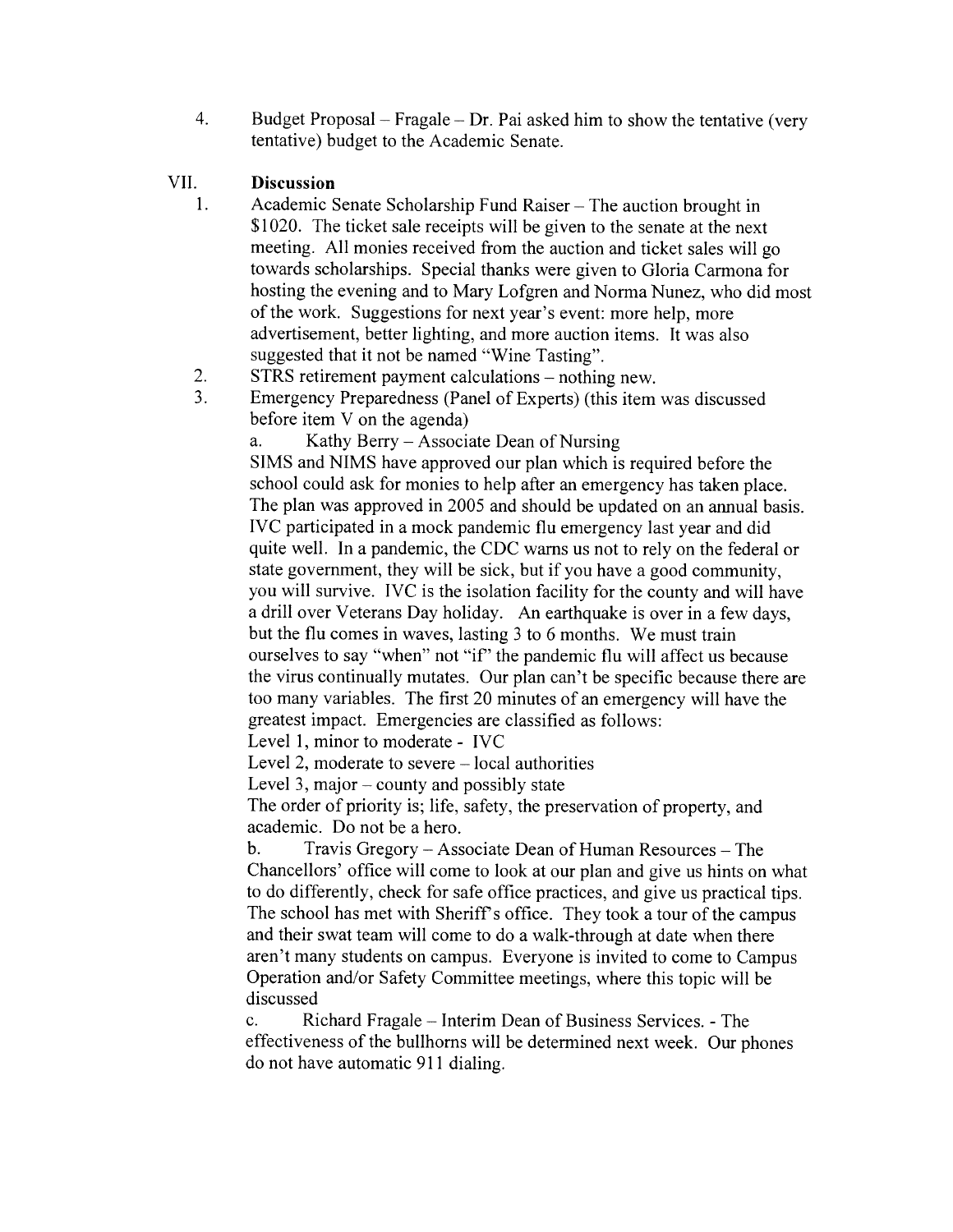$\mathbf{d}$ . Sergio Lopez – Associate Dean of Student Services – The Sheriff Deputies will be making daily visit to the campus. With the new parking lots better surveillance is needed. Since it would take the Sheriff's department at least 10 minutes to get here, there is a push to have in-house security.

#### **VIII Committees**

- $1.$ Budget and Planning – meeting next week.
- $\overline{2}$ . C and  $I - May 17$
- $3<sub>1</sub>$ College Council (Heumann) – no report
- $4.$ Equivalency (written from Kalin) 1 Sociology Instructor, 1 Calworks Counselor, 1 English Approved: **Composition Instructor** Denied: 1 Sociology Instructor, 2 Computer Information Systems Instructors, 1 Computer Information Systems (non-credit) Instructor, 1 Calworks Counselor, 1 Librarian
- $5<sub>1</sub>$ Policies and Procedures Review - Representatives for 2007-2008 (Wainwright, Seivertson, Walker [alt.])
- 6. Administrative Council (Carnes) – safety and new online calendar for administrators were discussed.

#### IX. Other

Bruce Seivertson, incoming AS President, stated that he has asked Michael Heumann to update the AS website.

The meeting was adjourned at 3:37 pm.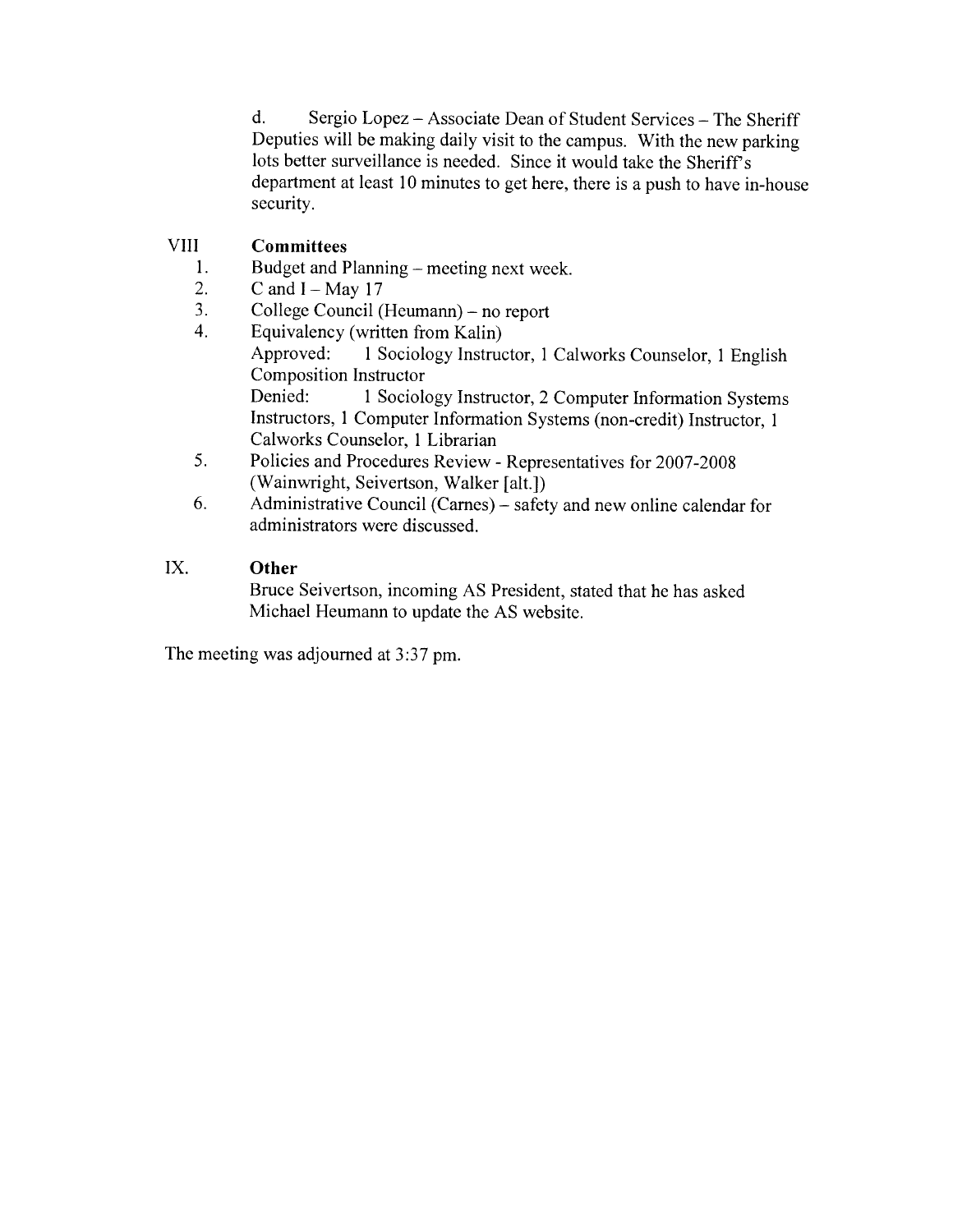### **Imperial Valley College**

### **ADMINISTRATIVE COUNCIL MEETING**

May 8, 2007

## **MINUTES**

### **MEMBERS PRESENT:**

Dr. Paul Pai, Superintendent/President Dr. Victor Jaime, VP/Student Services

Kathy Berry, Associate Dean/Nursing Richard Fragale, Interim VP of Business Services Ted Ceasar, Associate Dean/DSP&S Bill Gay, Public Relations Officer Gonzalo Huerta, Dean/Applied Sciences Gary Rodgers, Interim VP/Academic Services Travis Gregory, Associate Dean HR

Sergio Lopez, Associate Dean/Student Affairs Jan Magno, Dean/Financial Aid Gene Hill, IVC Foundation Director Efrain Silva, Dean/Extended Campus Robin Ying, Dean/Technology Learning Services Kathie Westerfield, Associate Dean/A&R

**GUESTS:** None

**ABSENT:** Dr. Dennis Carnes, Representing Academic Senate

**RECORDER:** Silvia R. Murray

### **CALL TO ORDER:**

Dr. Pai called the meeting to order at 8:35 a.m. in the Board Room.

### **APPROVAL OF MINUTES:**

M/S/C V. Jaime/R. Fragale to approve the minutes of April 24, 2007, with corrections of Gary Rodgers last name and adding Kathy Berry as attending the enrollment management workshop as well.

### "CLASSIFIED SCHOOL EMPLOYEES WEEK (May 15-21)" and "DAY OF THE TEACHER (May 9,  $2007$ "

Dr. Pai reminded the committee of Classified School Employees Week and Day of the Teacher. Mr. Fragale informed the committee that the Instruction Office is in charge of Day of the Teacher. Susan Gretz, President of CTA will be hosting a luncheon for members only; Mr. Fragale mentioned that the District made a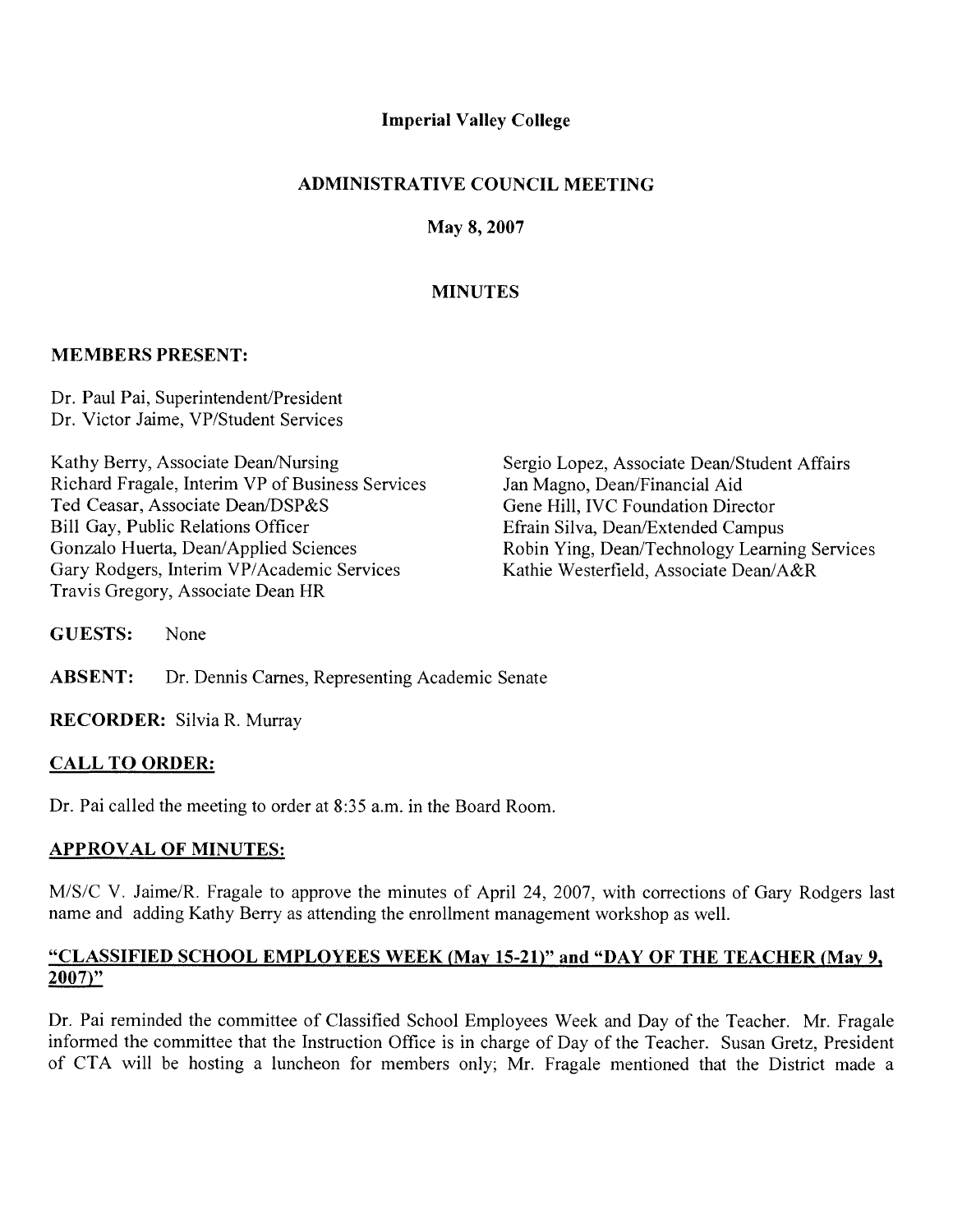contribution so that all faculty could attend. The cost of the luncheon is about \$200.00. Refreshments will also be provided for faculty from  $11:00 - 6:00$  in the faculty lounge.

Jan Magno asked if the District would be providing lunch for the classified staff as well. Mr. Fragale stated that that he had not spoken to John Abarca on this item, but a contribution would also be made to CSEA for a luncheon. Sergio Lopez stated that CSEA will be having their luncheon on Friday, May 18, 2007.

### **BID LIMIT REGULATIONS:**

Dr. Pai discussed the Bid Limit Regulation with the committee. He stated that the bid limit changes every year and it has been raised to  $$69,000.00$  this calendar year. The  $$69,000$  would be the total cost of the bid, expense etc not individual cost.

### DOCTORAL PROGRAMS AND LEADERSHIP PROGRAMS:

Dr. Pai disseminated information on the Doctoral and Leadership Programs that are offered in California. Victor Jaime stated that SDSU University has offered two doctoral programs one for K-12 and one for community colleges. He encouraged all of the committee members to attend. He mentioned that some Universities offer their doctoral program online.

### **COMMENCEMENT 2007:**

Dr. Pai asked Sergio Lopez who the guest speaker was going to be for the commencement ceremony. Sergio Lopez stated that the committee decided to leave the decision up to Frank Fernandez, ASG President. He had decided to have Scott Lay as the guest speaker but that has been put on hold. Mr. Lopez stated that there might not be a guest speaker for the Commencement. Dr. Pai stated that if Frank Fernandez wants Scott Lay as the guest speaker to let him know as soon as possible. Dr. Pai stated that he would give Scott Lay a call. Mr. Lopez said that he would have Frank Fernandez come to speak with Dr. Pai today.

About 300 students will be participating in the graduation ceremony. Mr. Lopez stated that his office is still processing late orders for cap and gowns and the number might rise slightly.

Kathy Berry asked if white gowns will be purchased for the nursing students. Mr. Lopez stated that they would not be ordering any white gowns; all graduates will be wearing the gray gowns. He did mention that gold and silver cords have been purchased. The gold cord signifies students who are graduating with distinction and silver signifies with honors.

VIP invitations are being sent out and invitees are requested to RSVP and have reserve seating. Bill Gay will be at the VIP booth and assist them to their seats. Dr. Pai will recognize the VIP's in attendance from the podium once the ceremony begins. Dr. Pai, Bill Gay, Gene Hill and Sergio Lopez will meet to discuss the VIP list.

### **CHINA TRIP:**

Dr. Pai shared his experience of his trip to China with the committee. They visited Zhengzho's Kaifeng University, Northwest University in Xi'an, and Fudan University in Shanghai. They signed a letter of intent at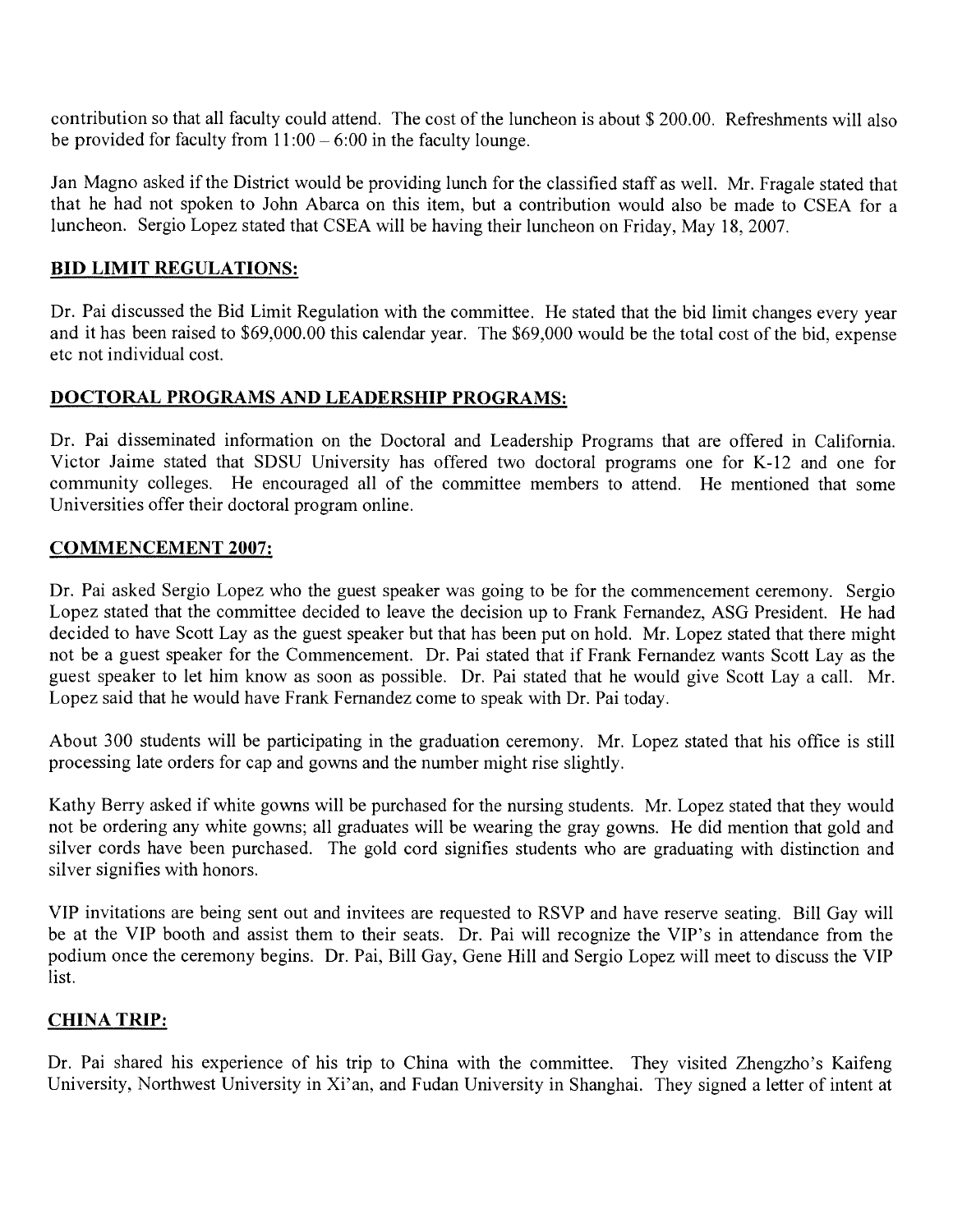the Kaifeng University, and a verbal letter of intent at Northwest University of Sian along with their attached middle school 7-12 grades. These three universities have hundreds of agreements with different universities and colleges in the world. One University is a city owned university, one is a provincial owned university and one is a national university 5<sup>th</sup> ranked in China.

These are the three models they were given to consider:

- $1<sup>1</sup>$ **Educational Cultural Exchanges**
- $2.$ **Faculty/Staff Exchanges**
- $3<sub>1</sub>$ Joint Venture

Gary Rodgers shared his experience with the committee on his trip. He stated all of the universities that they visited had extensive foreign exchange programs with hundreds of colleges around the world. He stated that it would to a phenomenal experience for our students to participate in this type of program and the college will support the idea. He stated that we should make contact not just with universities in Mexicali, but in Guadalajara, Mexico City, Central America, Europe, and Morocco and in China.

Dr. Pai said that a lot of the students from China are going to colleges in Australia, New Zealand, England and Canada and not coming to the U.S. Dr. Pai is on the International Global Education Commission of ACC and two of the things that need to be emphasized are on enhancing our global education on campus and attracting international students.

Kathie Westerfield asked if it was difficult to get student visas to the United States versus the United Kingdom countries. Dr. Pai stated the since 9/11 the State Department is very reluctant to issue student visas to anyone.

Dr. Pai stated that he would bring samples of the models to the next meeting for the committee to review before they are presented to Academic Senate for review. A group will then be formed in Instructional Council to bring the proposals together for approval. The proposals will then be presented to the Board for recognition.

### **DEPARTMENT UPDATE:**

Kathie Westerfield disseminated copies of the statistical report to the committee members. The information was based on the April 320 report. The FTES are for this year including estimates for the end of spring and summer prior to July 1. FTES are up 6601.3% which is a 1.81% increase from the final report in July.

She reviewed the numbers with the committee and will send the report to all committee members via e-mail.

There was discussion on how to increase FTES that have reached a plateau.

Mr. Fragale informed the committee that the gym floor was near completion and we would have access to the gym on Monday. There were some problems with the dance floor, but it is near completion as well.

The parking lot will be completed in June. The plans are back from DSA with some minor revisions.

He stated that negotiations with CSEA and CTA have almost reached an agreement. Negotiations have been cordial on both sides.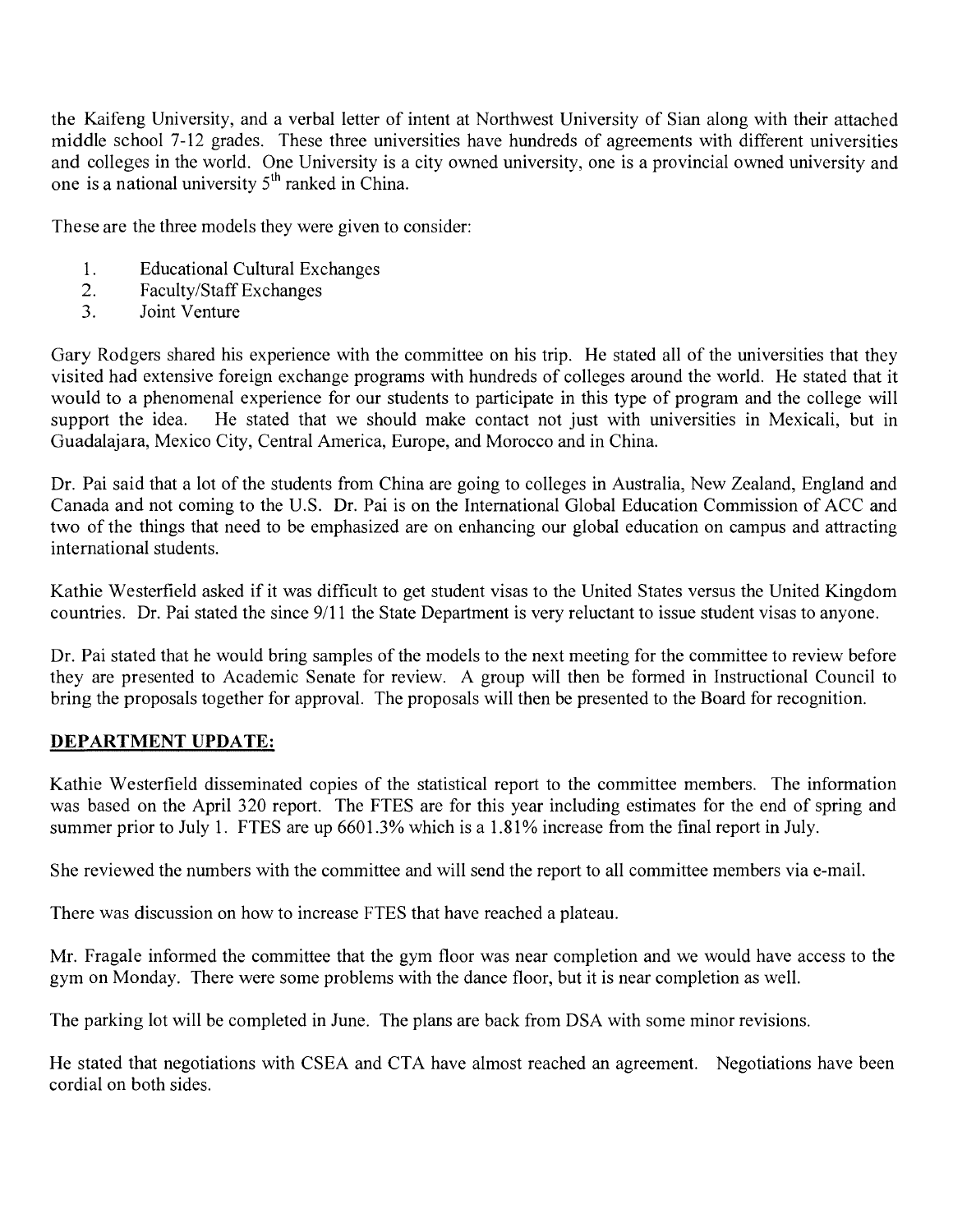Travis Gregory stated that there were several interviews being held to fill vacant positions on campus. Sexual harassment training will be held on May 23, 2007 for those who have never had this training here at IVC. A presentation on sexual harassment will be held at the June meeting for those committee members who have not met this requirement. On May  $30<sup>th</sup>$  a session on Safe Office Set Up will be held in 2131.

Academic Senate invited Travis Gregory, Sergio Lopez, Mr. Fragale and Kathie Berry to their meeting to have a presentation on procedures for emergencies. Sergio Lopez and Travis Gregory have almost completed a draft on emergencies procedures that will be incorporated into the procedures manual. The draft will be presented at the next Safety Committee meeting.

Mr. Gregory discussed the Murphy vs Kenneth Cole decision with the committee. Mr. Gregory stated that the college needed to come up with a better way of tracking meals and rest periods. He will resend the e-mail to all committee members regarding the most recent decision. More information to come on this item as it becomes available.

He stated that one of his priorities this year is to have the Human Resources Banner module used to its capacity.

Kathie Berry reminded the committee of the Nursing Division Open House on Friday, May 11, 2007.

Mr. Huerta informed the committee that 1,500 students from all the valley high schools attended the Applied Sciences Expo. Several companies sent representative and the military were well represented. The students, staff and faculty who attended the Expo had a great time.

Robin Ying stated that he had MIS training on Wednesday, May 2, 2007. The training was presented by three staff persons from the Chancellors Office. The training was well attended and 10 people from Palo Verde College attended the training. Jan Magno stated that it was an excellent training. The Chancellors Office has already scheduled the college with the follow up telephone conference for next week.

Dr. Pai recommended that a committee be formed to handle the MIS reports. The committee consists of the following people:

Chair: Robin Ying Co-Chair: Dawn Chun

| Members:              |                        |
|-----------------------|------------------------|
| Victor Jaime          | Norma Nuñez            |
| Gary Rodgers          | <b>Richard Fragale</b> |
| <b>Travis Gregory</b> | Lilia Sandoval         |
| Kathie Westerfield    | Olga Artechi           |
| Ted Ceasar            | <b>Frances Beope</b>   |
| Jan Magno             |                        |

A notice will be sent out to inform the committee of the first meeting.

Meeting adjourned at 11:05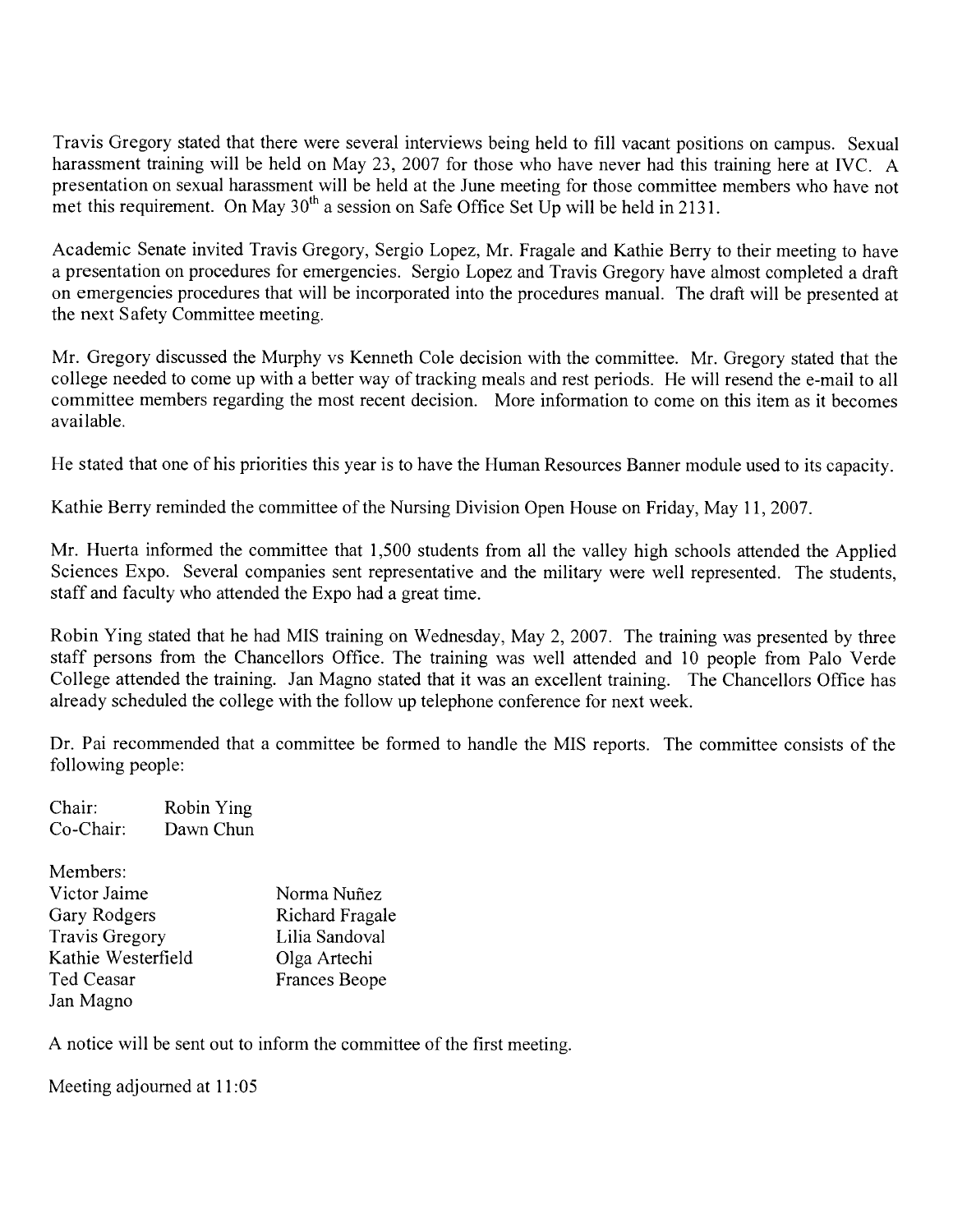### **IMPERIAL VALLEY COLLEGE** ADMINISTRATIVE COUNCIL MEETING

#### May 22, 2007, 8:30 AM, Board Room

#### **MINUTES**

#### **MEMBERS PRESENT:**

| Dr. Paul Pai, Superintendent/President                                            |                                     | Dr. Victor Jaime, VP/Student Services                                        |  |
|-----------------------------------------------------------------------------------|-------------------------------------|------------------------------------------------------------------------------|--|
| Kathy Berry, Associate Dean/Nursing                                               |                                     | Sergio Lopez, Associate Dean/Student Affairs                                 |  |
| Dennis Carnes, President/Academic Senate                                          |                                     | Jan Magno, Dean/Financial Aid                                                |  |
| Richard Fragale, Interim Dean/Business Services                                   |                                     | Gary Rodgers, VP/Academic Services                                           |  |
| Bill Gay, Public Relations Officer<br>Travis Gregory, Assoc. Dean/Human Resources |                                     | Efrain Silva, Dean/Extended Campus<br>Kathie Westerfield, Associate Dean/A&R |  |
|                                                                                   |                                     |                                                                              |  |
|                                                                                   |                                     |                                                                              |  |
| <b>GUEST:</b>                                                                     | Dawn Chun, Project Director/Accesso |                                                                              |  |

| <b>MEMBERS ABSENT:</b> | Ted Ceasar, Associate Dean/DSPS<br>Gonzalo Huerta, Dean/Applied Sciences |
|------------------------|--------------------------------------------------------------------------|
| <b>RECORDER:</b>       | Patricia Robles, Administrative Secretary/Applied Sciences               |

#### **CALL TO ORDER**

The meeting was called to order by Dr. Paul Pai at 8:34 AM.

### **REVIEW MINUTES DATED MAY 8, 2007**

M/S/C Jaime/Fragale to approve the minutes of May 8, 2007 (1 Abstention - Carnes)

### TO BECOME AN EXCELLENT COLLEGE: CONNECTING THE DOTS - DR. PAI

#### **Ingredients for Becoming an Excellent College**

- Well-qualified faculty  $\bullet$
- Well-qualified employees
- Collaborative teamwork
- Integrity
- Commitment to mission
- Fiscal control
- Collective vision
- Champion in workforce & economic development
- Sustaining and stable leadership  $\bullet$
- Champion in arts and sciences
- Embrace and manage change
- Balanced curriculum
- Customer service (every taxpayer is our customer)  $\bullet$
- Successful students (share stories with community)  $\bullet$
- Community network (business/industry)
- State-of-the-art facilities and technology
- Active student body (school spirit)
- Innovative (podcasting; cyber lounge)
- Proactive (reasonable risk)
- Diversity
- Accountability (how to measures success)
- Responsiveness to community (new and emerging occupations; implicit in all the above)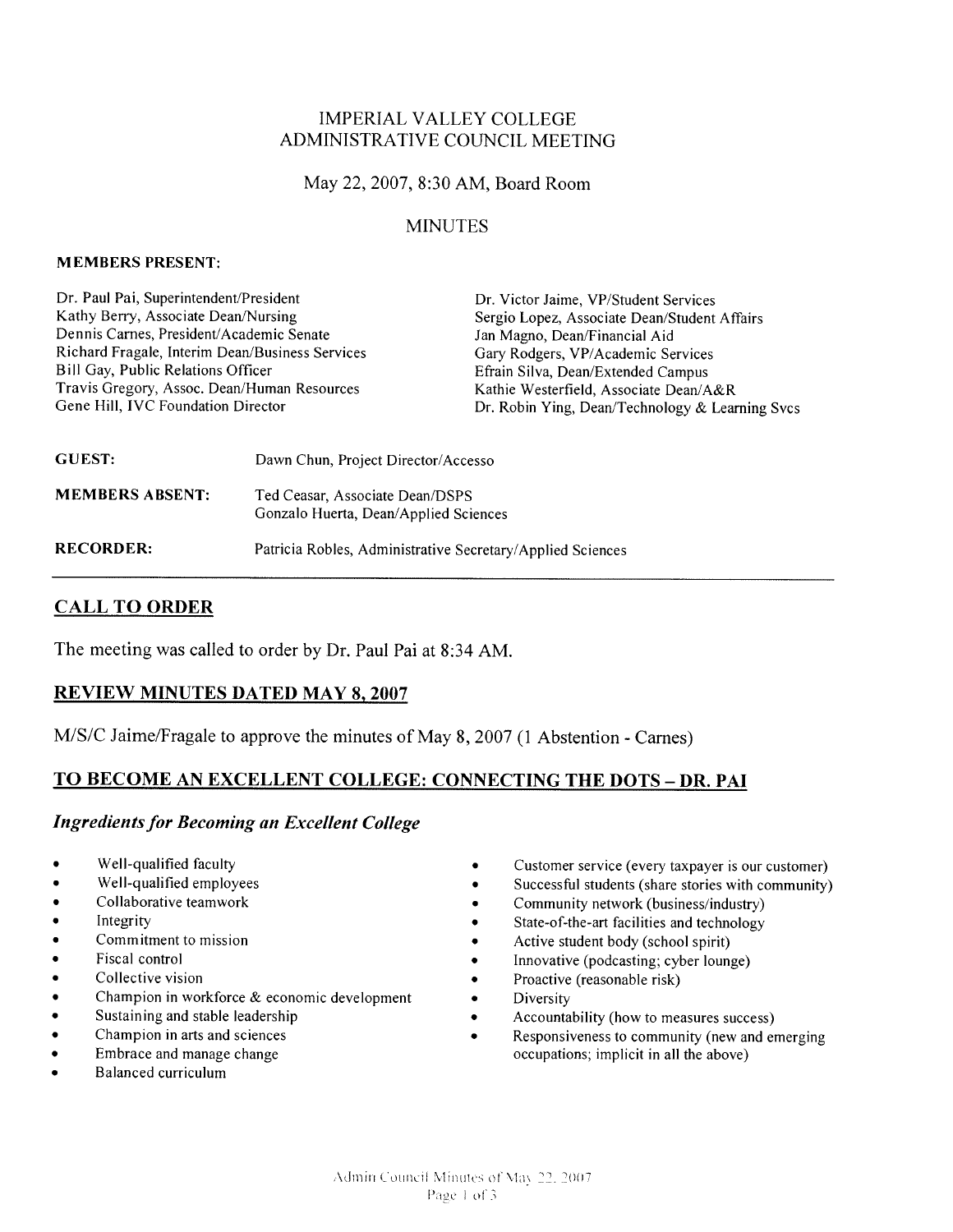Efforts with ROP are not duplicated because ROP mainly focuses on high school students and by 2010 they will no longer train adults. The WIB is currently being restructured. IVC should have a leadership role in the restructuring of WIB. Dr. Pai suggested that the new CEO join as a member of the WIB Board.

Because K-12 has done away with the arts, it is difficult for higher education to have a strong arts aspect because the arts concept is gone by the time they get here. No Child Left Behind is a major cause of the diminishing of arts in K-12. However, because of UC requirements, students seem to take summer courses in the arts.

There was discussion on bringing back the Alumni Association. The core group to start it up should consist of IVC graduates. Some ideas were mentioned such as an alumni wall, dorms, a vearbook, and a commencement book.

There is a need for modernization funds and upgraded technology. Students need access to the internet (CENIC is the California community college internet system). A cyber lounge was suggested. By June 2008 the technology and telephone system at IVC will be upgraded.

Dr. Pai suggested unfreezing the research and development position. He stated the importance of professional development for faculty and staff.

Dr. Pai stated that the above-mentioned "dots" (or ingredients) to becoming an excellent college need to be connected. The connected dots will become the roadmap to building an excellent college.

## **DEPARTMENT UPDATES & REPORTS**

### **Admissions and Records-Kathie Westerfield**

Kathie reported that some courses were not coded correctly, so we were not getting our maximum FTES. Matthew Thale worked on identifying those courses, which causes an increase in WSCH and DSCH numbers. She expressed concern over the new numbers seeming too high; however, adjustments can be made in July if the numbers are over-projected. Reported numbers were correct until spring 2006, but sometime after that a line in Banner that reports lab hours was dropped.

Kathie gave kudos to Robin Ying and his team. The Banner California Baseline Version 7.4 calculates the contact hours correctly; IVC is currently the only community college using this version in production. Calculating FTES is more challenging now that scheduling is done differently than in the past. It is important that the class schedule, MIS reporting, and FTES calculations are accurate.

### **Student Services-Sergio Lopez**

The annual student awards banquet will be held on June 1, 2007. Sergio said that the College Center needs to be renovated. There was discussion of a cyber lounge.

### **Academic Services-Gary Rodgers**

The 2007-2008 General Catalog is on schedule. There was agreement that book order deadlines need to come after scheduling deadlines. There was discussion about the convenience of online book ordering.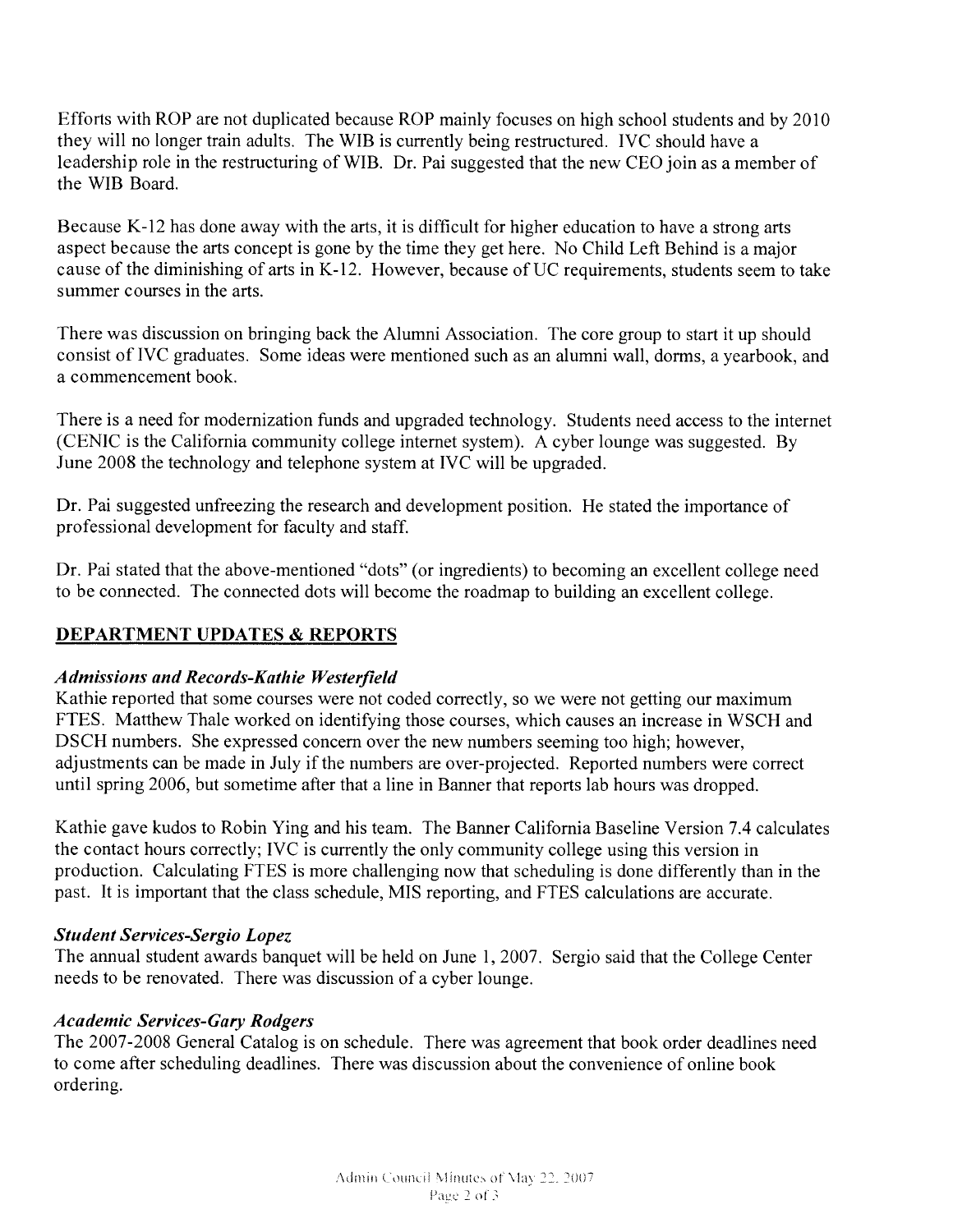### **ADMINISTRATIVE CALENDAR**

The Administrative Calendar for May and June was reviewed.

### **NEXT MEETING**

The next meeting is scheduled for Tuesday, June 12, 2007 at 8:30 AM in the Board Room.

## **OTHER**

A week from Thursday there will be a crisis communication seminar from 12-1:30 PM. Bill Gay suggested that it would be good to have faculty and campus leaders attend.

Jan Magno is organizing the Season's Celebration; the event will not be sponsored by IVC.

### **ADJOURN**

The meeting was adjourned by Dr. Pai at 11:06 AM.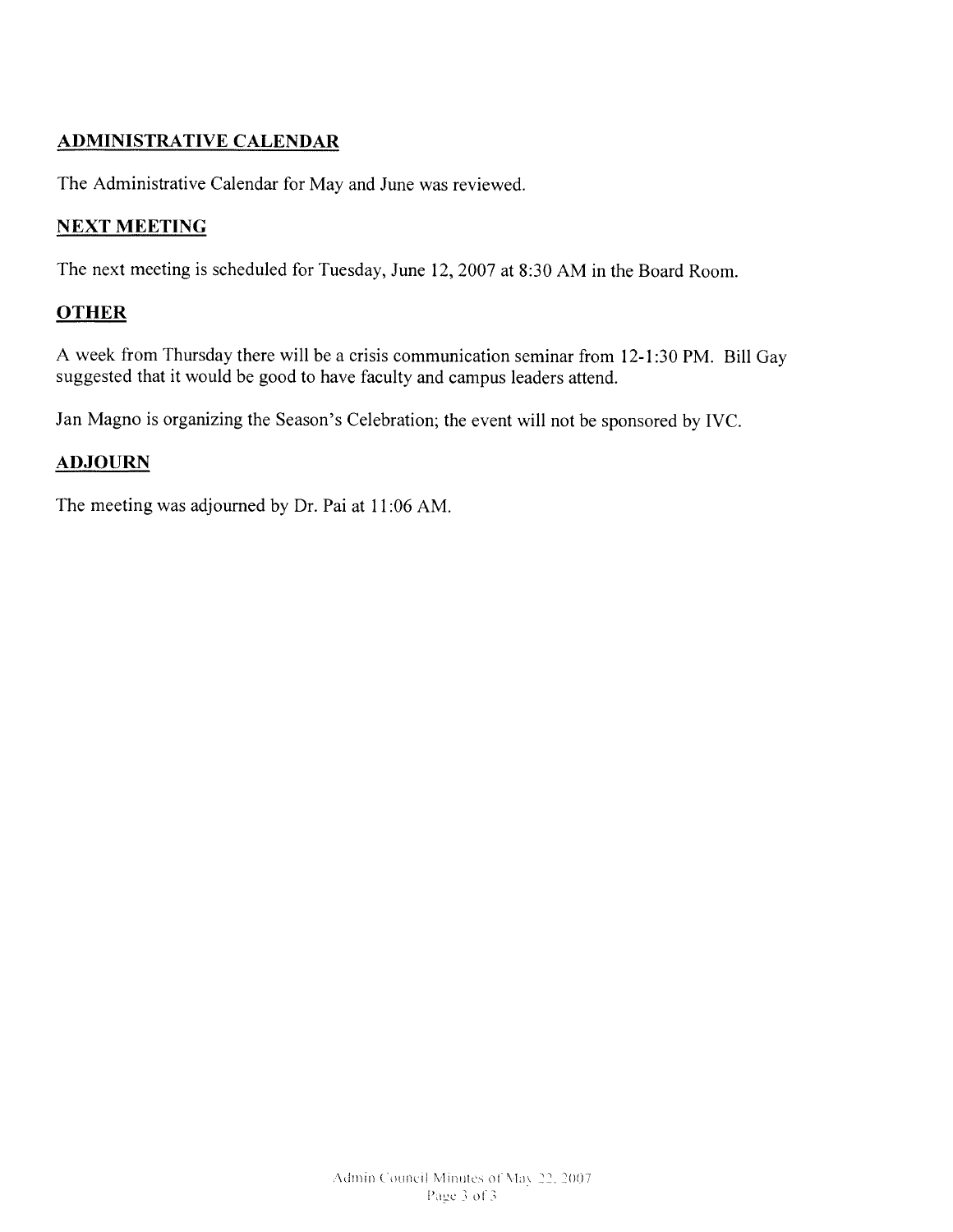

#### **Planning and Budget Committee Unadopted Minutes** Wednesday, May 9, 2007

Recorder: Mary Carter

 $\sqrt{\mathsf{Richard\,}}$  Fragale, Chair, Interim Vice President for Business Services VDr. Victor Jaime, Administrative Representative Dr. Dennis Carnes, Academic Senate President -<br>John Abarca, College Council Chair VEric Jacobson, Faculty Representative Dr. Lianna Zhao, Faculty Representative

**VCarlos Fletes, Director of Fiscal Services** √Dawn Chun, CMCA Representative √Betty Kakiuchi, CSEA Representative VGail Parish, CSEA Representative VFrank Fernandez, ASG President

VDave Drury, Alternate Faculty Representative

Visitors: Kathy Berry, Gary Rodgers, Dr. Robin Ying, Jan Magno, Ted Ceasar, Sergio Lopez, Val **Rodgers** 

Call to Order: The regular monthly meeting of the Planning and Budget Committee was called to order at 2:00 p.m. on Wednesday, May 9, 2007, by Richard Fragale, Chair.

I. Action

 $\sqrt{P}$ resent

- A. M/S/C Jaime/Fletes to approve the minutes of the March 28, 2007 meeting, as presented.
- B. Next meeting date: no action required. The next meeting will be held on the regular meeting date, May 23, 2007.

#### II. Information/Discussion

A. 2007-08 Tentative Budget: Copies of the first draft of the 2007-08 Tentative Budget, Unrestricted General Fund accounts only was distributed to committee members for their review and comments.

For 2007-08, the loan repayment to the State is shown as being taken from the apportionment; off-site leases will be increased by \$180,000 due to increasing rental fees and possible move of El Centro Extended campus to the old Sears building. Efrain Silva is projecting that the cost will be recouped in one to two years due to increased FTEs. Classified salaries include reclassifications and the two IT positions recently approved. Overtime is included in the budget. There is a request for a Dean of Evening College, but the four faculty positions requested by divisions have been taken out. Certificated salaries include all step increases but not column increases as the Business Office does not have information on column increases. Both bargaining units have been offered an additional 2% above the 5% previously included. Classified has tentatively approved the agreement and faculty is still negotiating.

Mr. Fragale reported that all of the \$1.6 million requested by Instructional divisions has been included in the budget. COLA has been increased to 4.53%, giving the District an additional \$130,000; however, there is still a shortfall of \$70,000 to \$75,000. It is anticipated that the District will achieve 6,601 FTE. Non-credit FTE is increasing, but it is funding at 60% to 65% of regular FTE.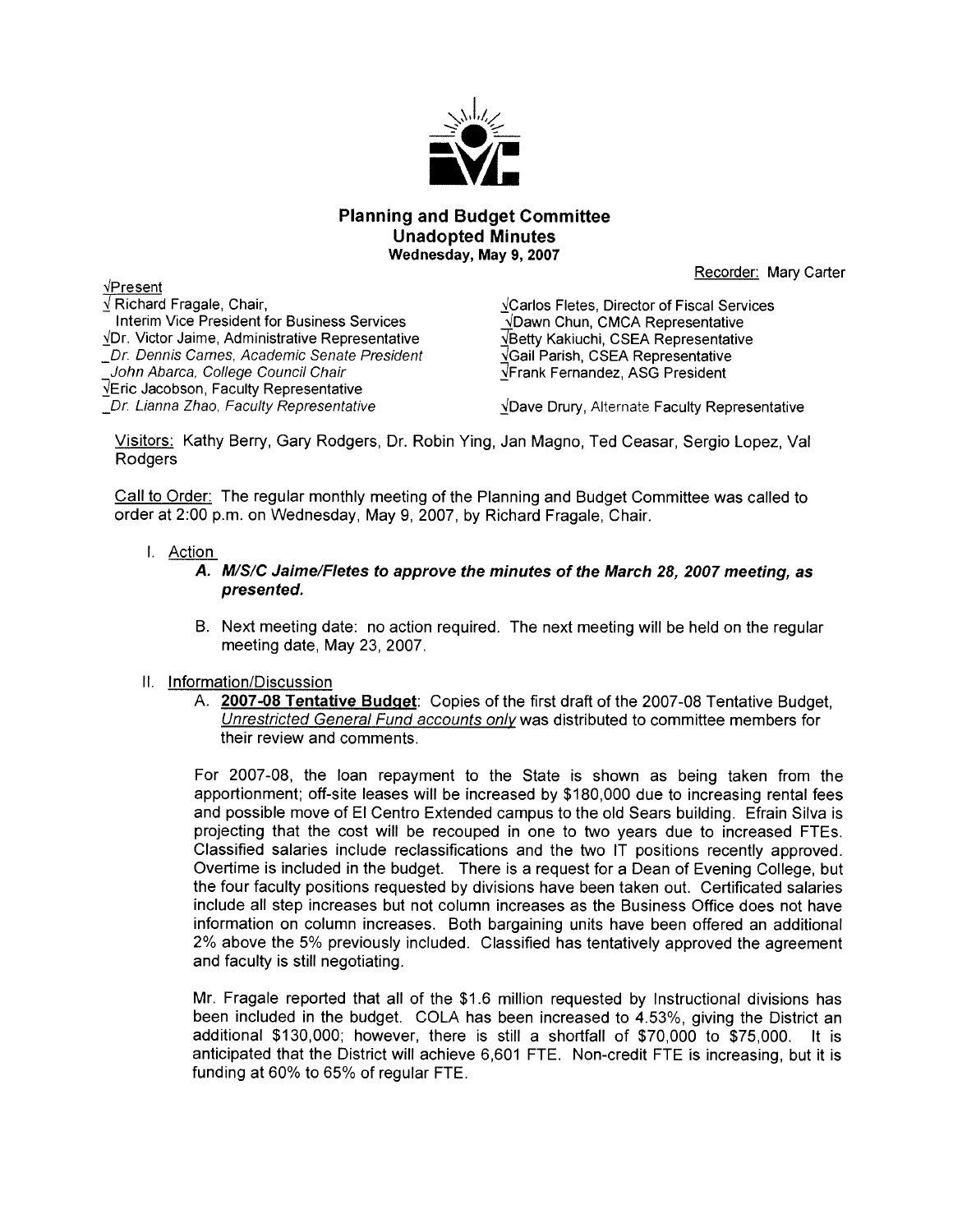Mr. Fragale gave a brief report of bond/modernization projects: light for the baseball, softball and track will be installed allowing the addition of three to four teaching stations at night, and an increase to FTE. The District is ready to go to bid on an all-weather track. Facility School Advisors is working on lobbying the State for forgiveness of the College's loan and modernization funding.

Carlos Fletes reported that he will be meeting with categorical program directors soon on categorical budgets.

B. GASB 45/Possible Presentations: Mr. Fragale asked if the committee was interested in hearing presentations from the JPA's that responded to the College's request for proposals. It was agreed that the committee would hear short presentations at its next meeting.

Meeting adjourned at 2:35 p.m.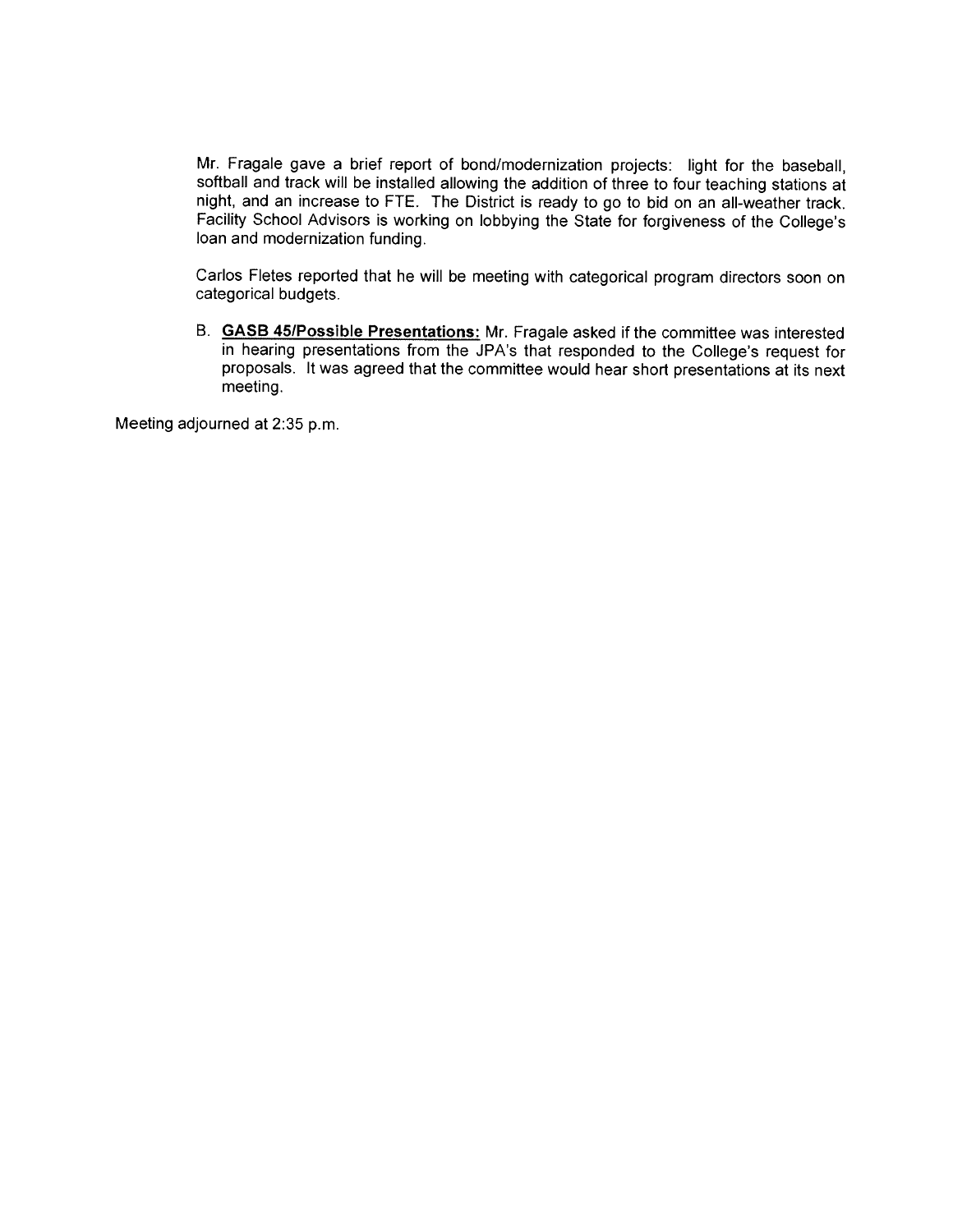

#### **Planning and Budget Committee Unadopted Minutes** Wednesday, May 23, 2007

Recorder: Mary Carter

 $\sqrt{P}$ resent Richard Fragale, Chair. Interim Vice President for Business Services VDr. Victor Jaime, Administrative Representative VDr. Dennis Carnes, Academic Senate President VJohn Abarca, College Council Chair VEric Jacobson, Faculty Representative VDr. Lianna Zhao, Faculty Representative

√Carlos Fletes, Director of Fiscal Services √Dawn Chun, CMCA Representative **Betty Kakiuchi, CSEA Representative** Gail Parish, CSEA Representative VFrank Fernandez, ASG President

V Carol Cortes-Ramirez, Alternate CSEA Rep.

Visitors: Dr. Paul Pai, Kathy Berry, Gary Rodgers, Jan Magno and Efrain Silva

Call to Order: The meeting was called to order at 2:07 p.m. by Carlos Fletes, Director of Fiscal Services.

- I. Approval of Minutes: M/S/C Jaime/Chun (abstain: Carnes) to approve the minutes of the May 9, 2007 meeting as presented.
- II. GASB 45 Presentations:
	- A. Futuris: Steve Gedestad and Giovanni Pacheco of Keenan and Associates made a presentation on Futuris, Keenan's plan for compliance with GASB 43 and 45. Futuris provides a "substantive plan" required by GASB 43 and assists the District with setting up its own retirement system, which allows for equity investment. Futuris provides an integrated turn-key GASB program, the retirement system is already developed, the plan structure is designed to mitigate fiduciary obligations and the District controls the plan locally. Community college districts that have created, or will create their own retirement systems using Futuris include San Bernardino, Citrus, Long Beach, Sierra and San Jacinto.
	- B. SISC GASB 45 Trust: Cindy Sproles, Chief Financial Office for SISC (Self-Insured Schools of California) made a presentation on the SISC GASB 45 Trust. The plan features an irrevocable trust, investment is pooled for investment purposes but each entity has its own account. SISC is a government entity administered by the Kern County Office of Education, and operates on a break-even rather than profit basis. Fees for a \$2 million annual deposit would be \$2,000. A minimum deposit of \$50,000 is required. Investment results over the past four years are 2003: 20.18%, 2004: 15.13%, 2005: 11.3% and 2006: 11.24%.
- III. Meeting Date for GASB 45 Presentations: A meeting date to hear presentations from PARS (Public Agency Retirement Services) and CCLC (Community College League of California) was set for June 14, 2007 at 2:00 p.m.
- IV. Fiscal Health Risk Analysis Worksheet. Carlos Fletes distributed a worksheet that was developed by the trustee for the Compton CCD, that helps assess a district's fiscal condition.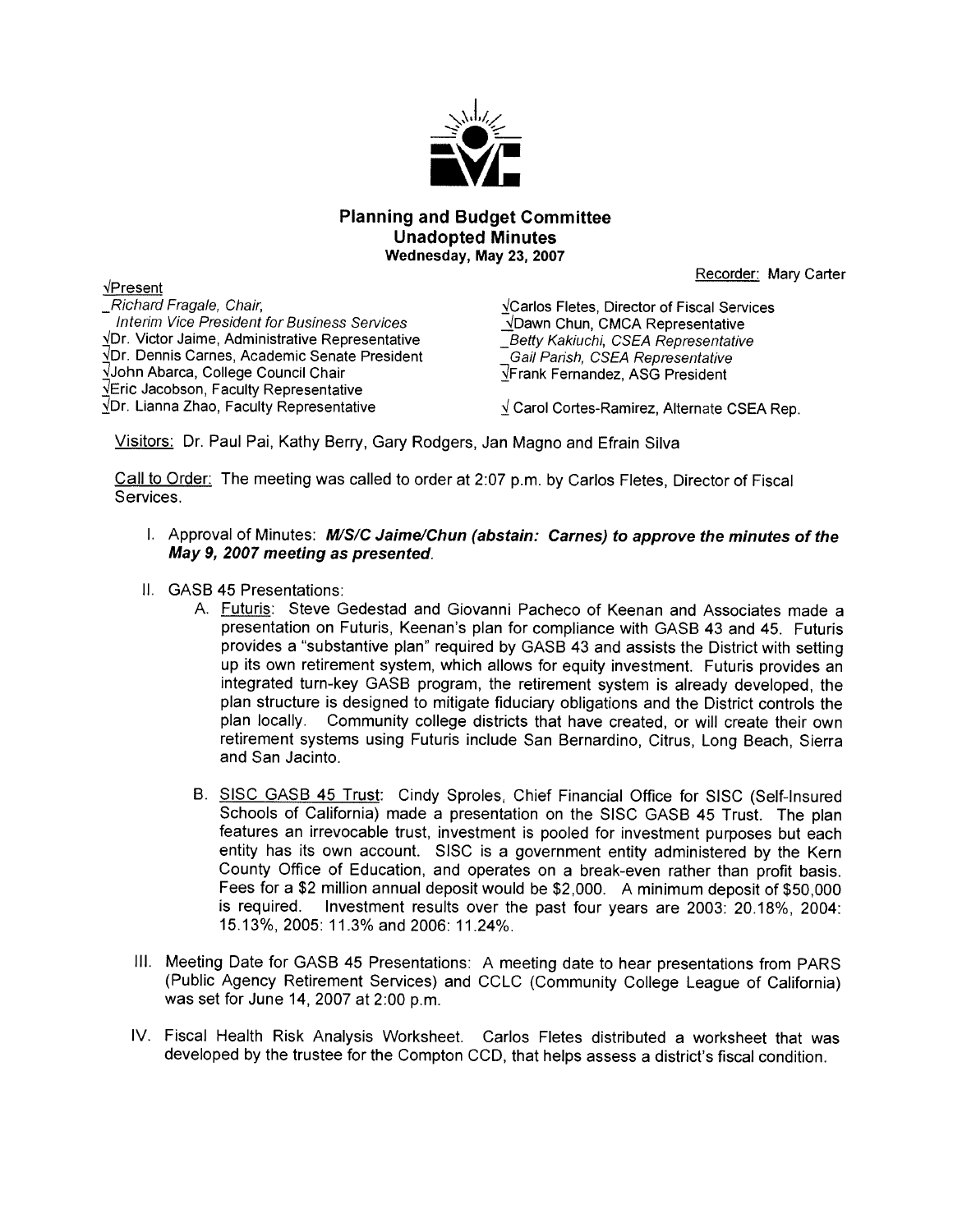- V. 2007-08 Tentative Budget: Carlos Fletes distributed copies of the revised Tentative Budget. A meeting date of May 30, 2007 at 3:00 p.m. was set to make a recommendation on the budget.
- VI. Faculty Replacement Policy: Dr. Victor Jaime presented the following Faculty Replacement Policy, developed by C&I:

The Chief Instructional Officer or the Chief Student Services Officer will, after conferring with the Superintendent/President, work with the Academic Area Leader and an Academic Senator to jointly determine replacement positions for the current or following academic year depending on the time of vacancy. However, in periods of fiscal crises where a hiring freeze occurs, the process to determine validity of replacement shall continue annually until the position is either filled or relinquished. In addition, if a faculty member resigns during a hiring freeze, and the position cannot be replaced due to the freeze, the allocated funds for that position shall remain in the program budget until such time as the position is filled or relinguished.

The committee recommended that the following change be made: the allocated funds for that position shall-remain in be returned to the program budget until such time as the position is filled or relinquished. when the hiring freeze is lifted. Dr. Jaime will take the recommendation back to the C&I sub-committee.

Meeting adjourned at 3:30 p.m.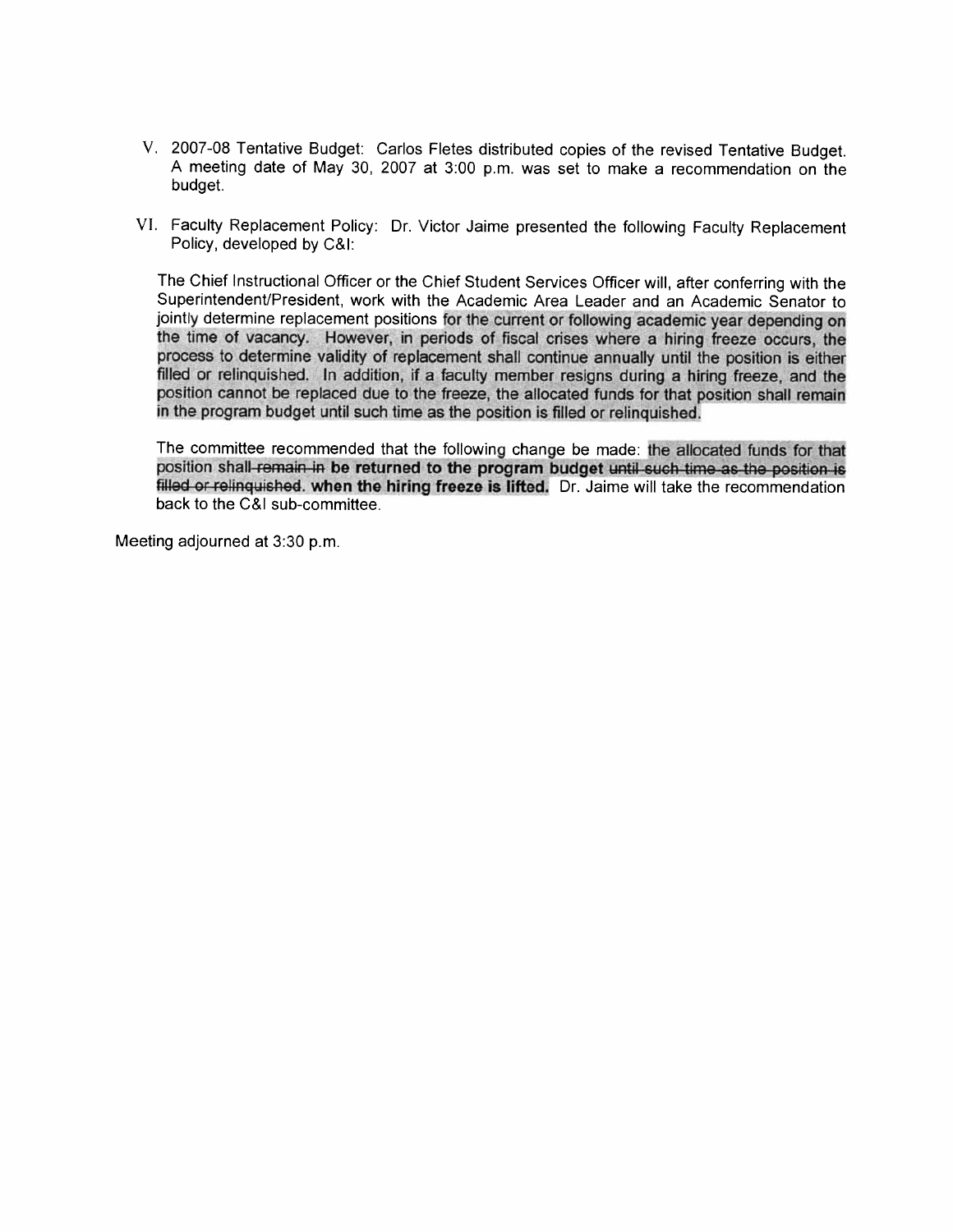

#### **Planning and Budget Committee Unadopted Minutes** 2:00 p.m., IVC Board Room Tuesday, June 5, 2007

Recorder: Mary Carter

VRichard Fragale, Chair, Interim Vice President for Business Services VDr. Victor Jaime, Administrative Representative Dr. Dennis Carnes, Acadernic Senate President VJohn Abarca, College Council Chair VEric Jacobson, Faculty Representative VDr. Lianna Zhao, Faculty Representative

**VCarlos Fletes, Director of Fiscal Services** √Dawn Chun, CMCA Representative VBetty Kakiuchi, CSEA Representative Gail Parish, CSEA Representative **Frank Fernandez, ASG President** 

V Carol Cortes-Ramirez, Alternate CSEA Rep.

Visitors: Dr. Paul Pai, Gary Rodgers, Dr. Robin Ying and Travis Gregory

Call to Order: The meeting was called to order at 2:01 p.m. by chairperson, Richard Fragale.

- $\mathbf{L}$ M/S/C Zhao/Jaime to approve the minutes of the May 23, 2007 meeting as presented.
- $II.$ Discussion: Revised 2007-08 Tentative Budget: Carlos Fletes reported on additional funding requests received: \$7,000 from Information Technology for maintenance agreements, \$15,000 for the Dean of Nursing's salary to make up for Title V funds, \$13,000 for the Institutional Researcher's salary that should be district funded. There were also some miscellaneous requests that were \$1,000 or less. Travis Gregory, Associate Dean of Human Resources requested an increase in the Dean's salary line and \$2,000 in the supply account for leadership training.

Mr. Jacobson asked about what contracts make up the total of \$414,000 in personal services contracts. In 2006-07 it was \$260,000.

Eric Jacobson noted increases of over 25% in some budget lines. He stated that if the budget process is that requests from the division are approved by the vice-president and then included in the budget, then a written justification of increases over 25% is needed. Mr. Fragale stated that the perception has been that Instruction was not getting its share. For this budget, the philosophy was to give budget control to the divisions. All of the \$1.6 million requested by Instruction was included in the budget. Mr. Jacobson asked where are the budget controls if something is approved by the vice president? M/S/C Jacobson/Jaime to require justification be presented to the Planning and Budget Committee for budget increases of 25% or more in the 4000, 5000 and 6000 accounts.

 $\sqrt{P}$ resent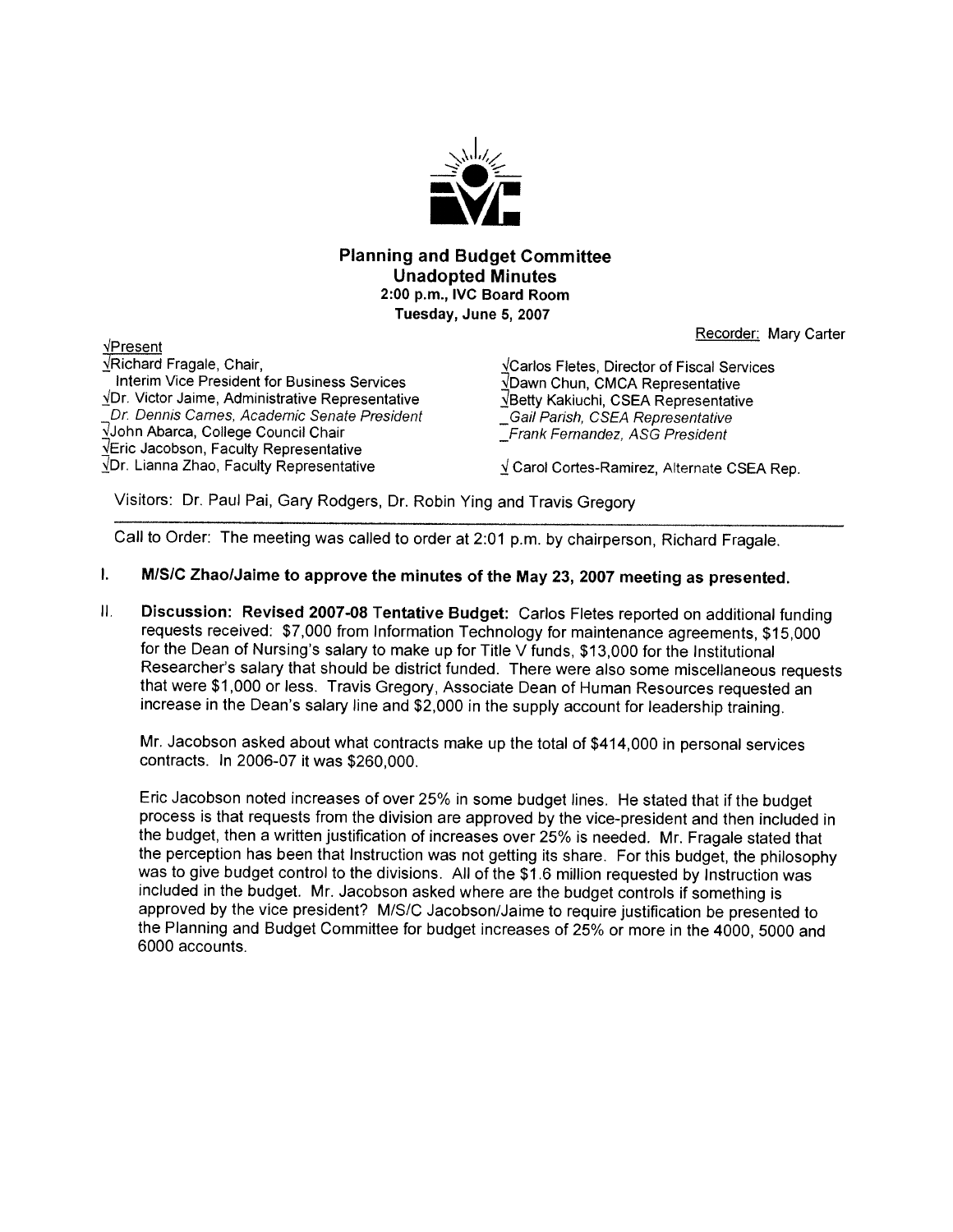- III. Discussion: Four Year Funding Analysis: This item was not discussed.
- IV. Action: Recommendation to approve the 2007-08 Tentative Budget: This item was tabled at the request of John Abarca to allow further time for analysis by CSEA. It is to be acted upon at a special meeting that was set for Friday, June 8, 2007 at 8:30 a.m.

#### V. M/S/C Fletes/Jaime to approve Revised Faculty Replacement Policy:

The Chief Instructional Officer or the Chief Student Services Officer will, after conferring with the Superintendent/President, work with the Academic Area Leader and an Academic Senator to jointly determine replacement positions for the current or following academic year depending on the time of vacancy. However, in periods of fiscal crises where a hiring freeze occurs, the process to determine validity of replacement shall continue annually until the position is either filled or relinquished. In addition, if a faculty member resigns during a hiring freeze, and the position cannot be replaced due to the freeze, the allocated funds for that position shall-remain in be returned to the program budget until such time as the position is filled or relinquished. when the hiring freeze is lifted.

#### VI. M/S/C Zhao/Jaime to approve the Request to Hire of an additional Staff Secretary II, for the **Science/Math/Engineering Division.**

Fiscal impact: \$44,795 -- \$48,278 (2007-08 salary and benefits) Funding source: General Fund/Reserve

#### VII. M/S/C Zhao/Jaime to approve the Request to Hire of a Math Lab Assistant, 22 hours per week.

Fiscal impact: \$23,564 -- \$25,262 (2007-08 salary and benefits) Funding source: General Fund/Reserve

#### VIII. M/S/C Zhao/Jaime to recommend approval of funding in the amount of \$200,000 from onetime monies for replacement of computers.

Based on the campus computer inventory survey conducted by council member Larry Valenzuela, there are 150 computers due for replacement in the 2007-08 fiscal year. Therefore, the Technology Council recommends putting \$200,000 in the budget for capital equipment replacement. Submitted by Technology Council co-chairs, Dr. Robin Ying and Dr. Jim Fisher.

#### $IX.$ Next Meetings: A special meeting will be held on Friday, June 8, 2007: Agenda items: 2007-08 Tentative Budget, Replacement of micro-computer technician and Computer Loan Program for 2007-08.

June 14, 2007 -- presentations regarding proposals for GASB 45 services from CCLC (Community College League of California) and PARS (Public Agency Retirement Services).

Meeting adjourned at 3:40 p.m.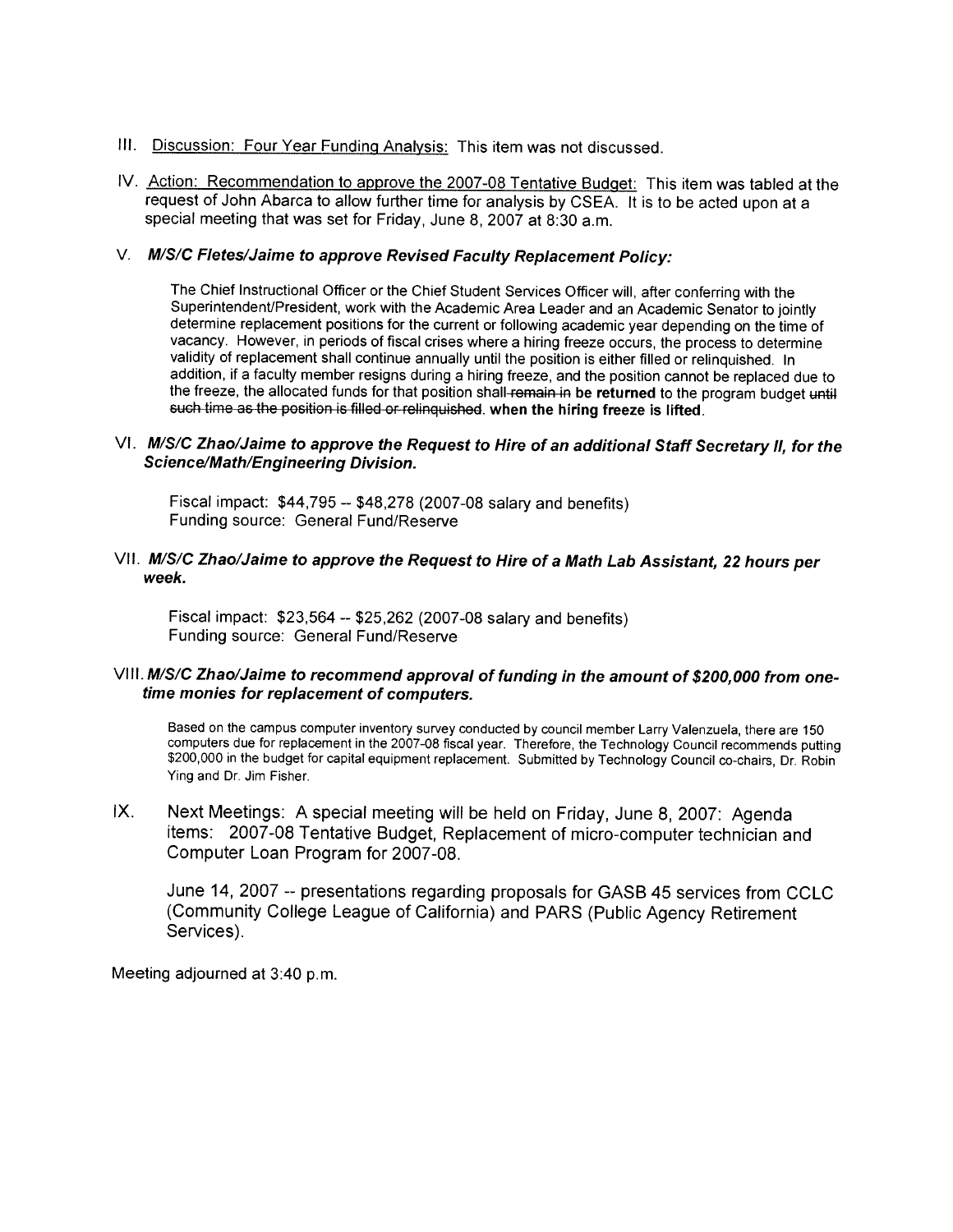# **Imperial Valley College Technology Council Meeting**

### **Minutes April 25, 2007**

#### **Voting members present:**

Dr. Robin Ying, Co-Chair, Administrative Representative Dr. Jim Fisher, Co-Chair, Faculty Representative Mary Jo Wainwright, Faculty Representative David Zielinski, Faculty Representative Dawn Chun, CMCA Representative for Linda Amidon Larry Valenzuela, Classified Representative Michael Boyle, Classified Representative Bettsie Montero, Classified Representative

#### Voting members absent:

Kathie Westerfield, Chair of BUG, Administrative Representative - Excused Kathy Berry, Classified Representative Francisco Mariscal, ASG Representative

#### **Consultants present:**

Dr. Michael Heumann, Faculty Representative Lincoln Davis, Faculty Representative Andres Martinez, Faculty Representative

#### **Consultants absent:**

Janis Magno, Administrative Representative Charles Wang, Classified Representative Jeff Cantwell, Classified Representative

Recorder: Toni Gamboa

Visitors: Sergio Lopez, Associate Dean of Student Services Zula Hartfield, Human Resource Analyst Martha Olea, ACCESO Technician Joselito Villero, Left on Aten /Photographer

#### **Call to Order**

The Technology Council meeting was called to order at 8:40 a.m. by Dr. Ying, Co-Chair.

#### **Approval of Minutes**

M/S/C J. Fisher/L. Valenzuela to approve the minutes of March 28, 2007 as presented.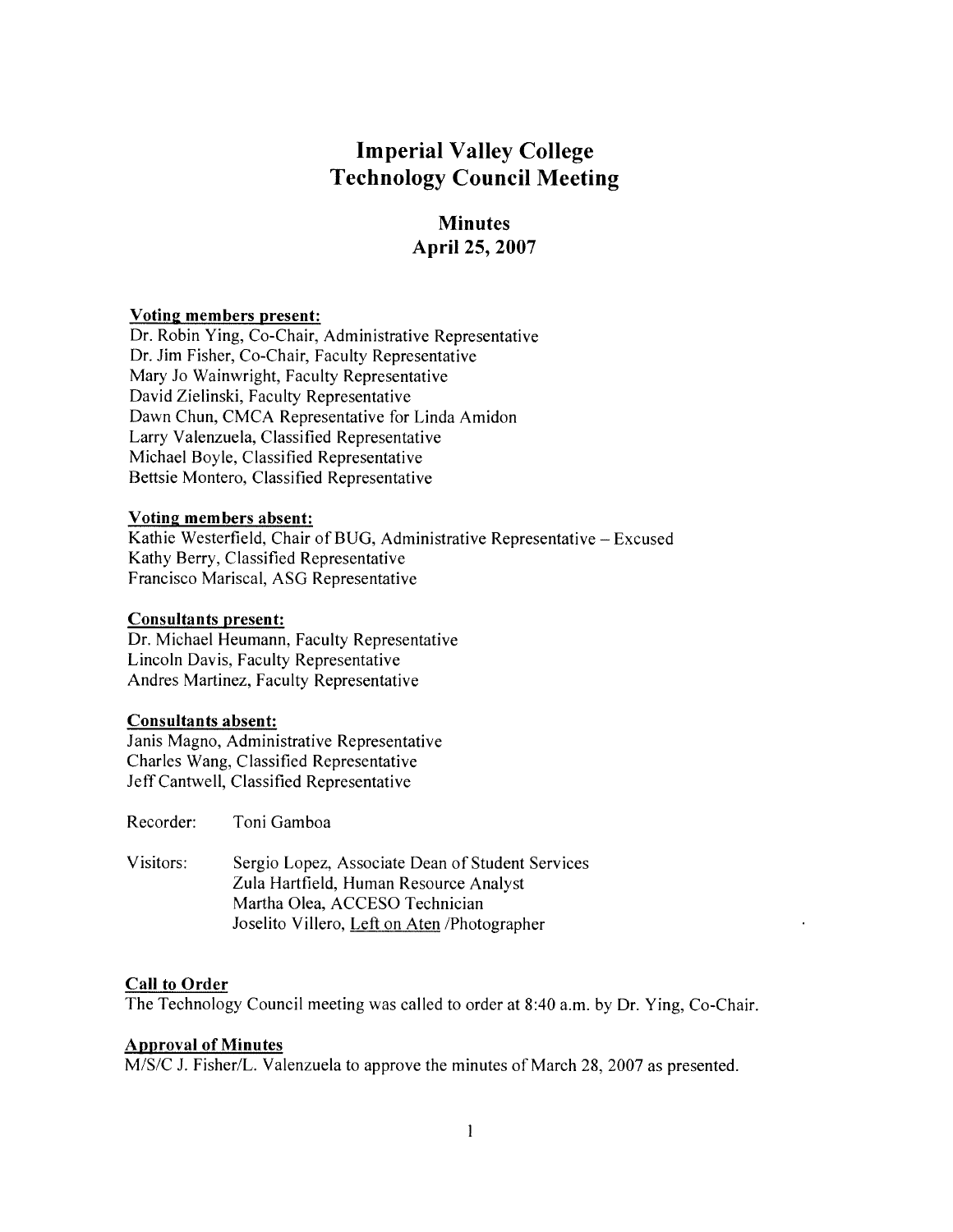#### **Visitors' Comments**

Sergio Lopez stated that he was attending the meeting to address one of the agenda items the Technology and Campus Security. Mr. Lopez requested if the agenda item could be moved up given the fact that he had another meeting to attend.

M/S/C M. J. Wainwright/J. Fisher to move the Technology and Campus Security agenda item as the first order of business. Motion carried.

#### **Technology and Campus Security**

Dr. Ying began with the Technology Forecast, a power point presentation he presented at the Board Retreat.

Technology Forecast for 2007-2008 07-08 Focus – Campus Technology Modernization

The Technology Forecast plan will be part of the modernization plan to take place within the next year and a half. Sergio Lopez stated that the Campus Security will be submitting their plan within the next couple of months. Mr. Lopez mentioned that the wireless surveillance cameras which will be purchased will be placed on campus. There will be timing issues which will need to be coordinated and discussed at a later time.

Dawn Chun informed the members that before the end of September 2007, the Title V Grant set aside monies to include software and hardware for the web casting and video broadcasting IT portion for Distance Education. However, in speaking with Dr. Ying, the technology infrastructure is unable to support these classes at this time. In view of this, Mrs. Chun purposes to delay the implementation of the web casting and the video broadcasting IT portion for one year to the later part of 2007-2008. The timing on the implementation of the technology plan within the year is extremely important due to the fact that a great deal of money is in ieopardy.

Mr. Lopez stated that with the Virginia Tech incident, it has brought up a lot of different issues on campus. The Safety Committee has contacted the Sheriff's Department to provide on campus visibility. In addition, procedures for hostage and active shooters are being set up with the Police and Sheriff Departments. Presently, an evacuation plan is in place but there are no procedures for hostage or active shooter situations.

Additionally, a wireless surveillance system is being considered. With the breaking ground for the new Science Building, there will be a longer walk into dark areas on campus. The surveillance cameras will help monitor the dark areas on the North lot and all campus lots. These wireless surveillance cameras are being considered purely for safety and security purposes according to Mr. Lopez. This is a stand alone system which will be housed inside the Parking Control Office. Mr. Lopez is in the process of re-writing the job description for the Parking Control Officer to be the Security Officer as well.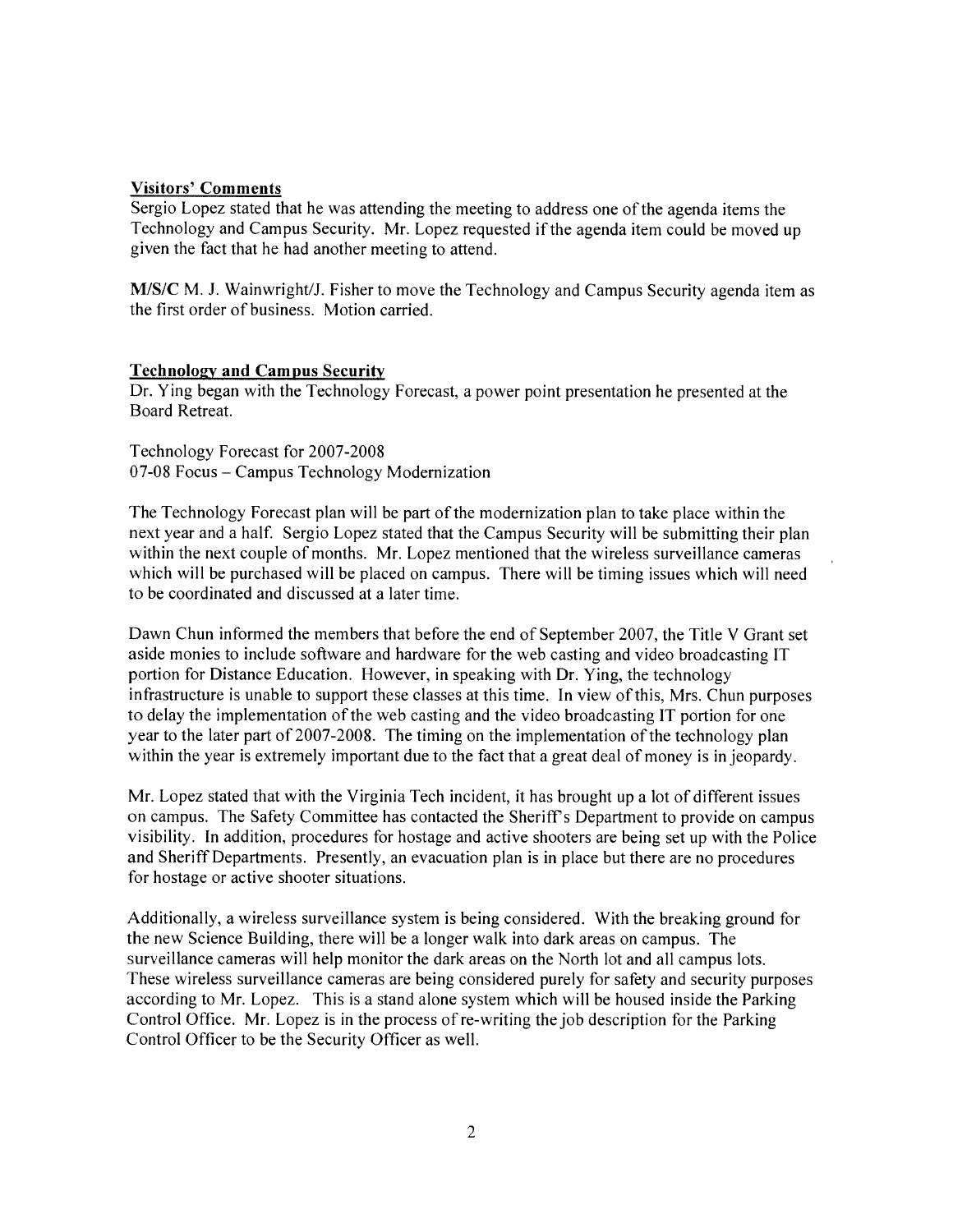#### **Campus Computer Inventory - Jim Fisher & Larry Valenzuela**

Larry Valenzuela provided an update of the section of the inventory he has completed thus far. The update does not include the section Jim Fisher is working on. The handout is an estimation of the amount of computers that are on campus. It is only a summary.

Mary Jo Wainwright recommended that Jim Fisher relinguish his section of the inventory to Larry Valenzuela in order to complete the inventory. All members were in agreement. Ms. Wainwright volunteered to work with her Division Secretary to obtain the computer information necessary to complete the inventory for the Social Sciences area.

David Zielinski recommended contacting Division Chairs to assist in obtaining their department computer information in order to expedite the process.

Zula Hartfield offered to obtain the computer in information for Human Resources.

#### **Information Systems Staff Level Study - Lincoln Davis**

Lincoln Davis reported that he had already sent the information to all members via e-mail. He provided a copy of the document by the Chancellor's Office indicating the statistics. The plan was completed in 2000. The document is approximately 55 pages long. Mr. Davis was especially impressed with the strong language used regarding the mandate to provide technology instruction to our students. According to the data, it increase the number of positions by at least  $50%$ 

Mary Jo Wainwright thanked Mr. Davis for his prompt response in providing this information.

#### **Technology Master Plan Finalization**

Dr. Ying informed the members that he would like to integrate the technology modernization plan as well as the security information to the final Technology Master Plan. Mary Jo Wainwright recommended that the Technology Master Plan be edited to a master plan format. The Technology Master Plan appears too detailed and not in succinct with the proper format.

Lincoln Davis recommended that the Technology Council prepare a statement as to where they stand according to the surveillance camera policy. Dr. Ying stated that he feels this policy should be submitted to College Council for final determination. Dr. Ying solicited volunteers to research policies on the web dealing with this issue. Mr. Davis volunteered to research the web to provide data regarding this issue at the next Technology Council meeting.

Jim Fisher asked when the technology plan would be implemented. Dr. Ying stated that it would start on May 2007. According to Mr. Fisher, the Board has approved the plan. Dr. Ying stated that the Board had approved the proposal, but had not yet received the account code associated with the funding for implementation of the plan.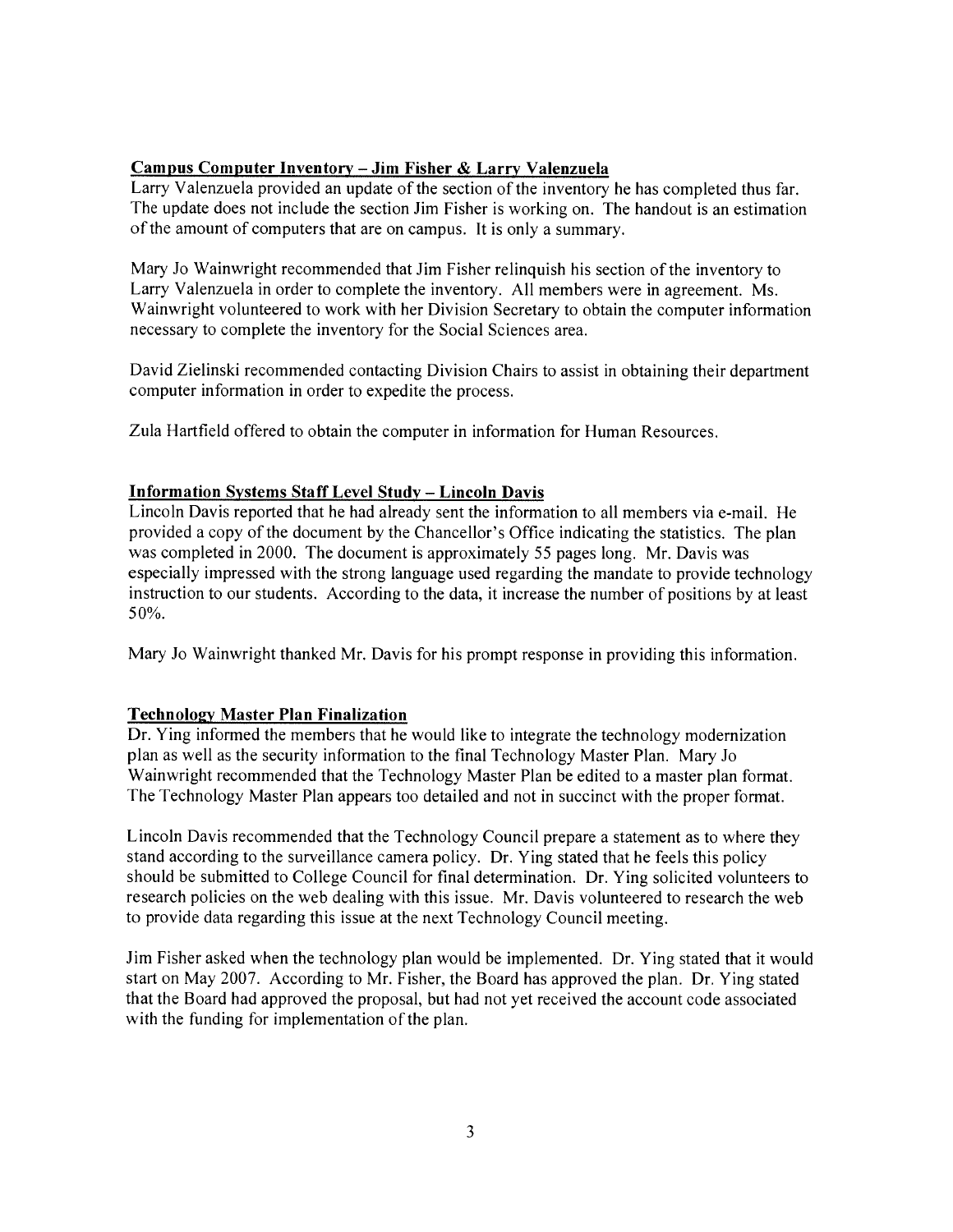#### Other

Bettsie Montero reminded everyone that the Chancellor's Office will be on campus on May 2, 2007 to provide MIS Training. Dr. Ying encouraged all personnel involved to attend.

### **Next Meeting**

The next meeting of the Technology Council is scheduled for Wednesday, May 9 2007 in the Board Room.

#### **Adjournment**

M/S/C M. J. Wainwright/J. Fisher to adjourn the Technology Council meeting at 9:45 a.m.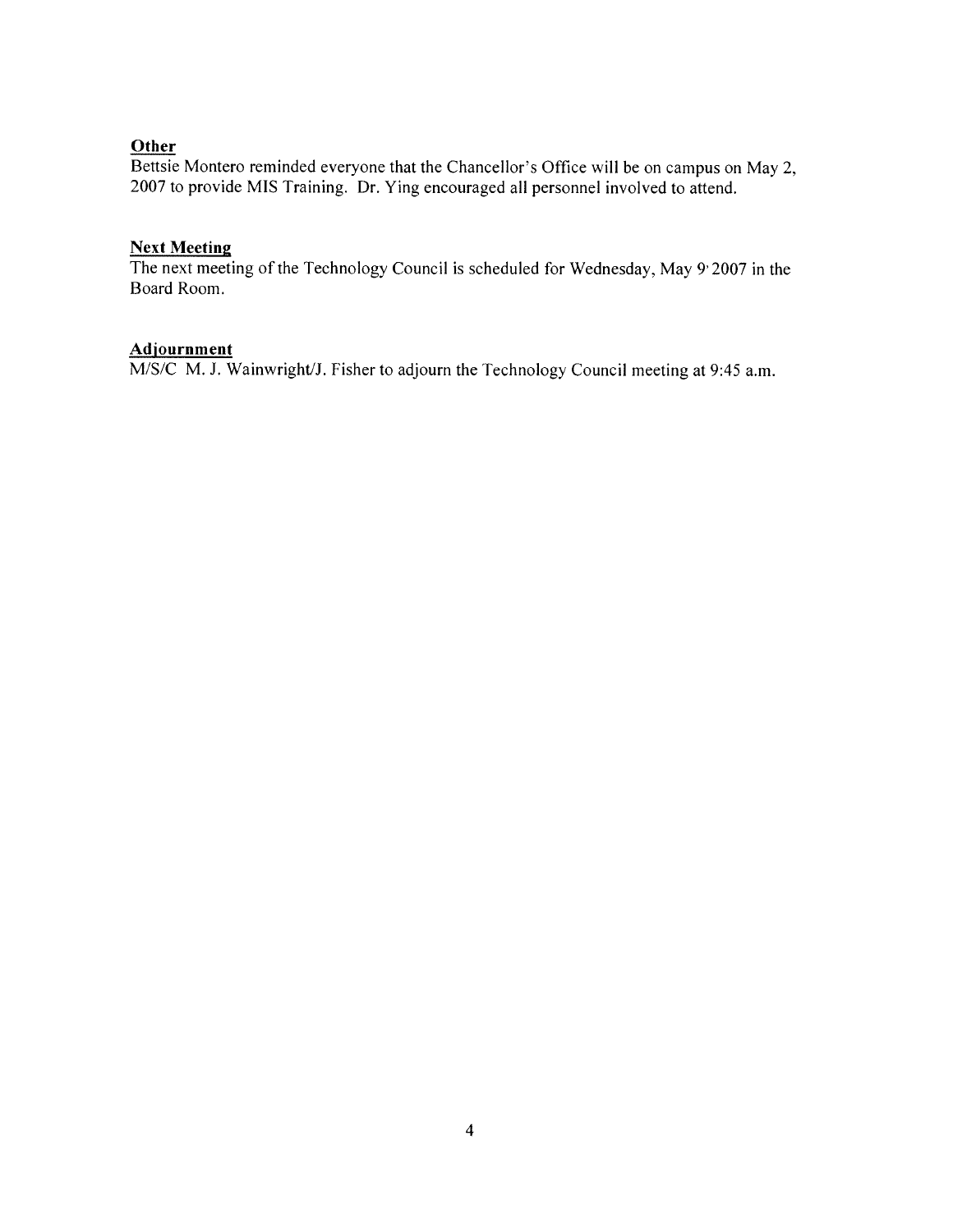### **Imperial Valley College Technology Council Meeting**

## **Minutes** May 9, 2007

#### **Voting members present:**

Dr. Robin Ying, Co-Chair, Administrative Representative Dr. Jim Fisher, Co-Chair, Faculty Representative Kathie Westerfield, Chair of BUG, Administrative Representative Kathy Berry, Administrative Representative David Zielinski, Faculty Representative Mary Jo Wainwright, Faculty Representative Bettsie Montero, Classified Representative Larry Valenzuela, Classified Representative

#### **Voting members absent:**

Linda Amidon, CMCA Repesentative Michael Boyle, Classified Representative Francisco Mariscal, ASG Representative

#### **Consultants present:**

Dr. Michael Heumann, Faculty Representative

#### **Consultants absent:**

Lincoln Davis, Faculty Representative Janis Magno, Administrative Representative Andres Martinez, Faculty Representative Charles Wang, Classified Representative Jeff Cantwell, Classified Representative

Recorder: Toni Gamboa

#### **Call to Order**

The Technology Council meeting was called to order at 8:36 a.m. by Dr. Robin Ying, Co-Chair.

#### **Approval of Minutes**

The minutes of April 25, 2007 were deferred until the next Technology Council meeting scheduled for May 23, 2007.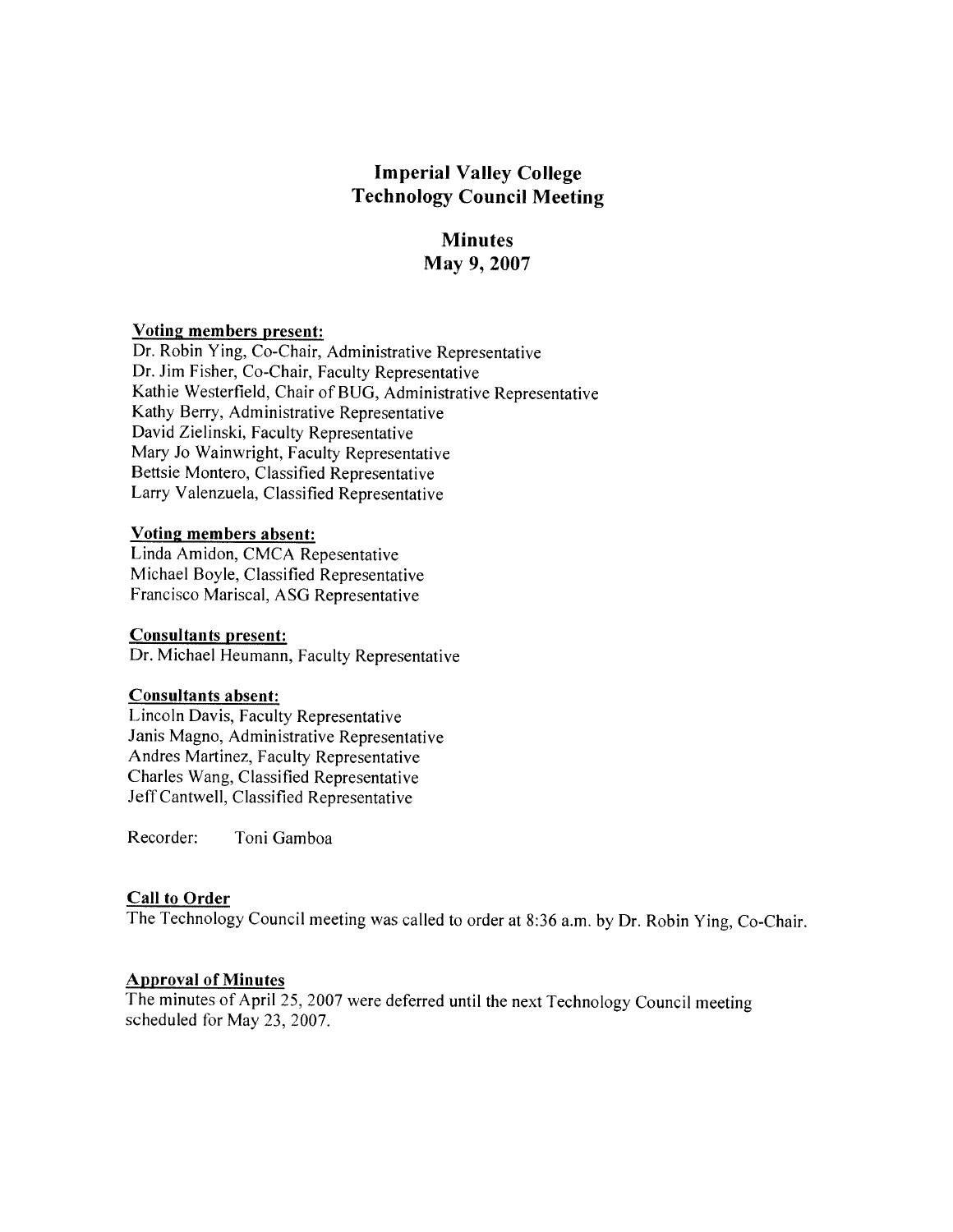### **Visitors Comment**

None

### **Campus Computer Inventory Update - Larry Valenzuela**

The campus computer inventory will serve as a basis to recommend a Capital Replacement Schedule to Business Services. This inventory will allow the replacement of computers every 3 years. Thus far, a total of 922 computers have been placed on the campus computer inventory. In reviewing the inventory, 100 of the 922 computers will need to be replaced next year. Modifications to the inventory are still in process. According to Dr. Michael Heumann, there are still ACCESO computers not accounted for in the inventory. The inventory indicates 10 computers; however, there are 10 computers just in Room  $3200$ .

The recommendation from the Technology Council members is as follows:

M/S/C L. Valenzuela/B. Montero to submit a \$200,000 request for Capital Replacement funds.

A letter will be drafted to present at the Planning and Budget meeting.

### Information on Campus Surveillance Policies Study - Lincoln Davis

In Lincoln Davis' absence, the agenda item was deferred until the next Technology Council meeting on May 23, 2007.

### Other

Dr. Ying gave a presentation on draft of the Campus Network Modernization Plan Timeline. The timeline is pending inputs from the various vendors.

### **CCCCO Security Policy and Assessment - Robin Ying**

Dr. Ying disseminated a copy of the March 2007 California Community Colleges CCCCO Security Policy package to all members present for their review. Included in the package are:

- Ouick Start Guide Draft 1.0
- Security Assessment Evaluation and Analysis Draft 3.9
- Security Self Assessment Quick Start Guide Draft 1.0
- Security Incident Response Quick Start Guide Draft 1.0

Members were asked to review the report for discussion at the next Technology Council meeting. The package contains templates for security policies and procedures regarding campus information systems.

### **Technology Master Plan Discussion**

Dr. Ying handed out a draft of the revised Technology Master Plan. He thanked Mary Jo Wainwright for her input in sections 3 and 4. An Appendix A was attached in order to include the detailed information provided by Larry Valenzuela. Michael Heumann inquired if the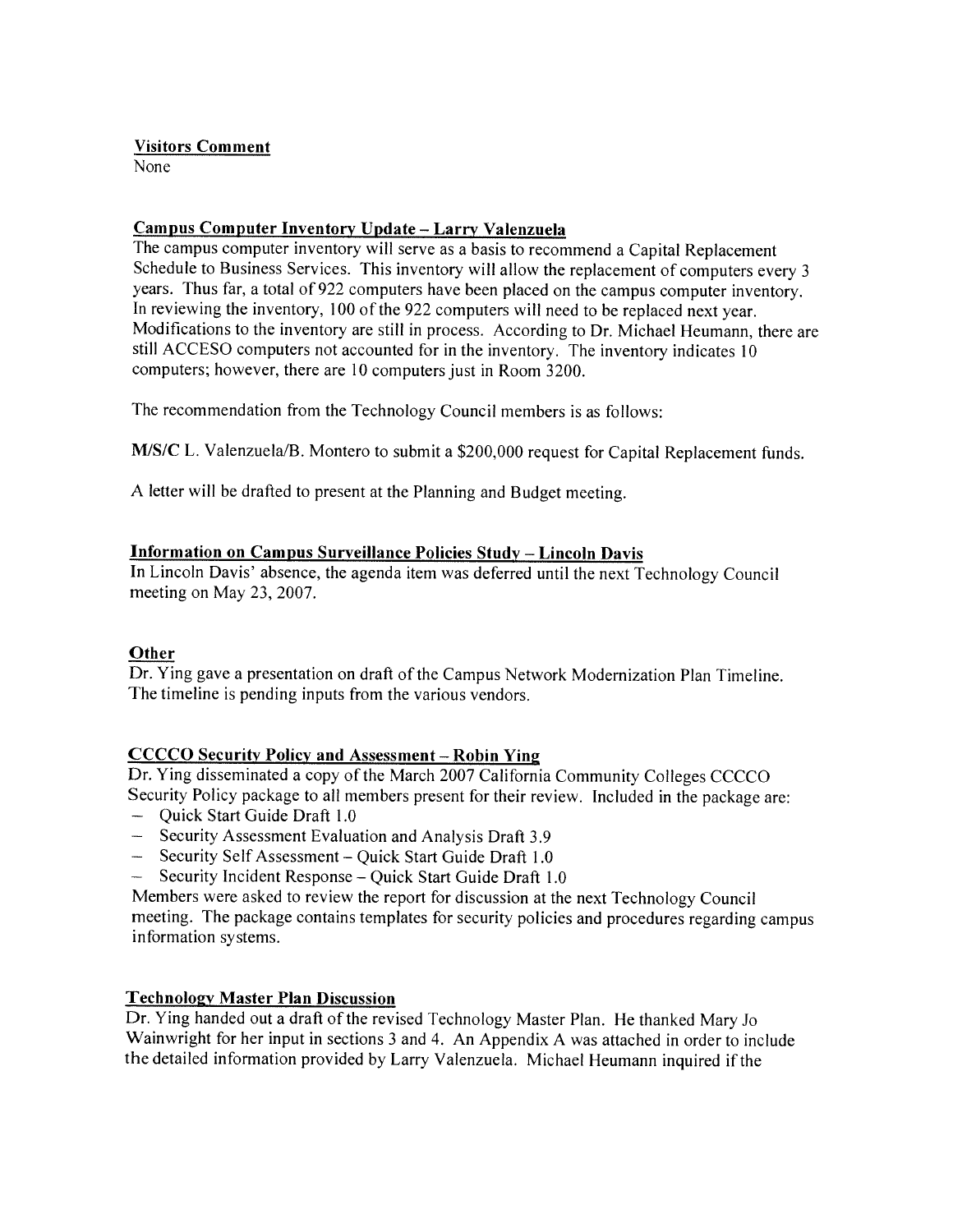Technology Master Plan was being finalized? Dr. Ying stated that he is still open for suggestions to refine the existing document.

The Technology Master Plan will be submitted to College Council and the Academic Senate for review. The final copy will then be submitted to the President, and finally to the Board for approval.

Kathie Westerfield stated that most master plans have a timeline. The title should be changed to reflect the 3 year plan. It should specifically state the academic year (s) it will include.

#### **Next Meeting**

The next meeting of the Technology Council meeting is scheduled for Wednesday, May 23, 2007 at  $8:30$  a.m. in the Board Room.

#### **Adjournment**

M/S/C M. J. Wainwright/L. Valenzuela to adjourn the meeting at 10:00 a.m.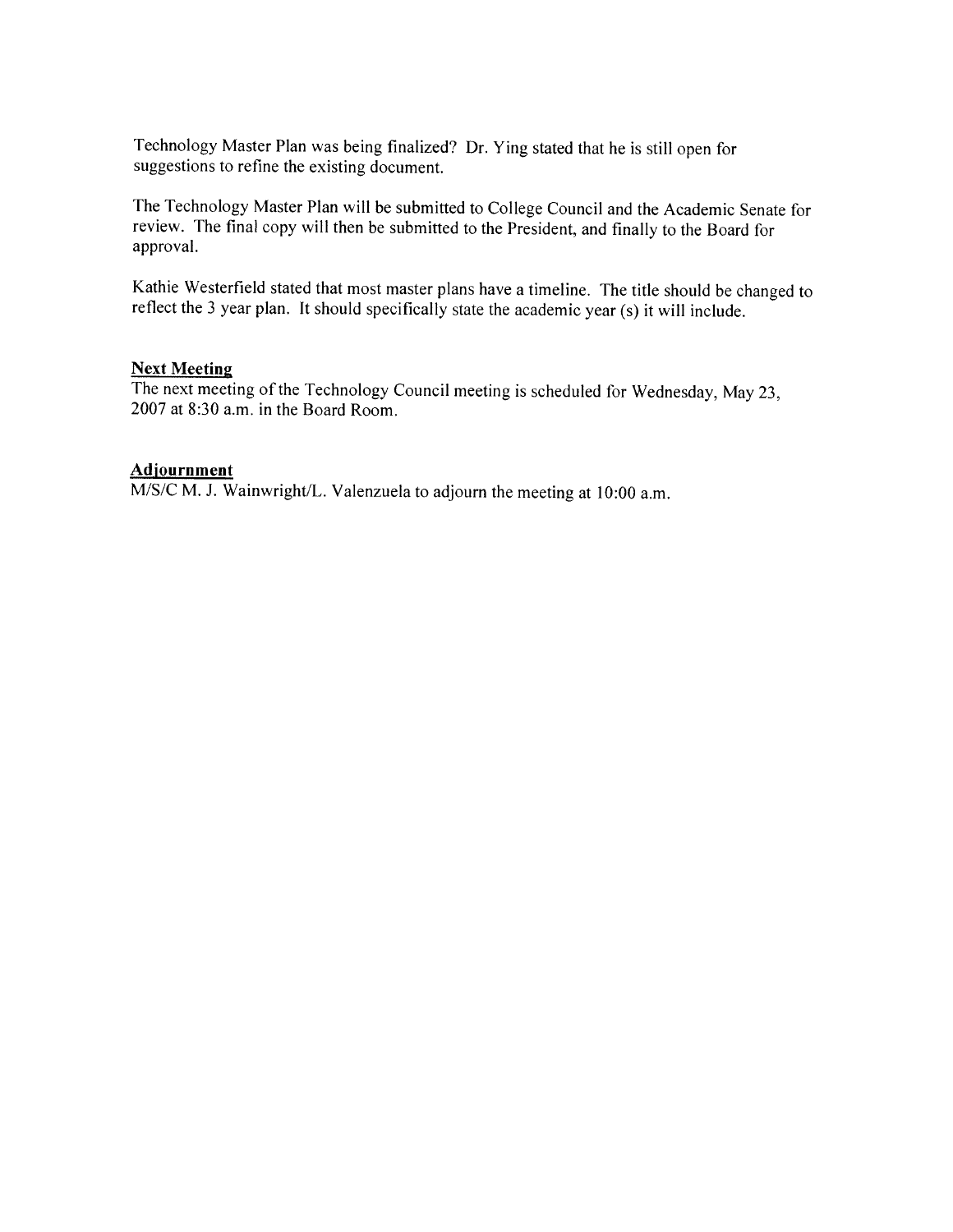

**VMembers Present** VDr. Barbara Macci-Trethewey, Chair  $\sqrt{\text{Terence Donovan}}$ VKathy Kennerson  $\sqrt{T}$ ina Lee VHenry Monroy

**Bertha Morris** Phyllis Thompson VJanet Thornburg Sunni Pyron, Student Representative Recorder: Mary Carter

Others Present: Richard Fragale, Interim VP for Business Services, Dr. Paul Pai, Superintendent/President, Rick Webster, Director of Maintenance, Jimmy Sanders, Architect, Niel Pollock and Dave Vosper, Nielsen Construction, Francisco Mariscal, ASG Representative and Bill Gay, IVC Public Relations

#### Approval of Minutes:

#### M/S/C Monroy/Thornburg to approve the minutes of the February 23, 2007 meeting as presented.

#### **Science Building Update:**

Richard Fragale reported that the College has received the structural plans back from the Division of the State Architect. It is anticipated the College will be able to go to bid on the first bid package, earthwork, very shortly. A Groundbreaking Ceremony and Nursing Department Open House is being held on Friday, May 11, 2007, and all committee members are invited.

Niel Pollock, President of Nielsen Construction and Jimmy Sanders, District Architect made a presentation to the committee on the Science Building construction project. Mr. Pollock reported that Nielsen Construction has been reviewing the drawings, working on building material estimates and construction schedules. So far, 15 bid packages have been identified. The bid packages for #1 earthwork, grading and demolition, and #2 site concrete are ready. There will be a prime contractor on each bid package; the College will be the "general contractor" for entire project. This method of delivery allows for greater participation from local companies and avoids delays and change orders. The preliminary estimate for direct construction cost is \$24,847,000. The committee was shown the preliminary schedule for the project, using the critical path method. This is the road map for the project. 150 activities have been identified, with an estimated 1,000 activities when the project goes to bid. The completion date is estimated as April 2007, and bid package  $#1$  is estimated to go to bid in June 2007.

#### Project Update:

Mr. Fragale announced that a tour of on-going projects would take place after the meeting. The parking lot project has begun, and the gym floor and dance room floor replacement is in progress. He also reported that there will be an upgrade of the technology and communication system using one-time state monies.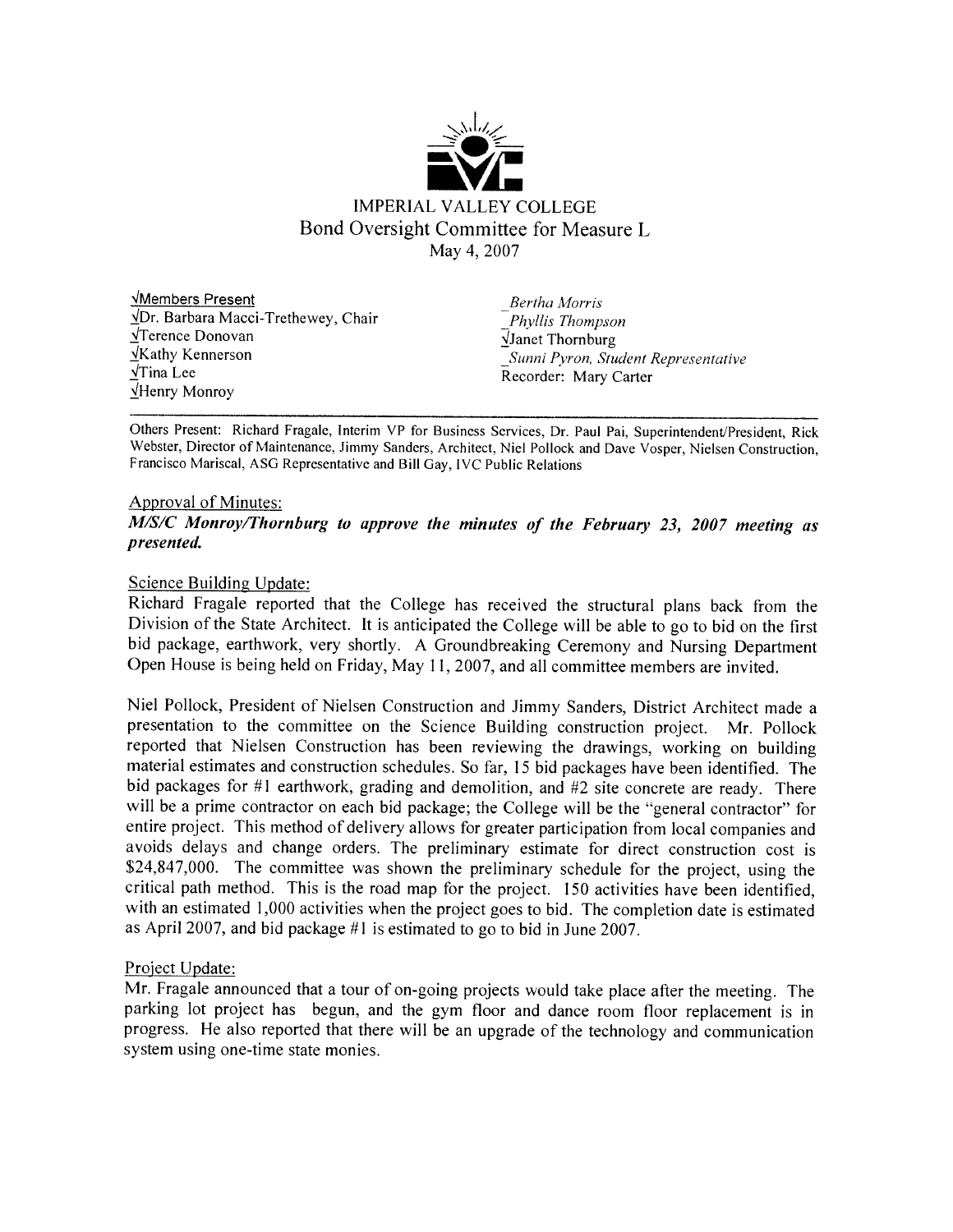#### **Expenditure Report:**

The committee reviewed the Bond Fund Expenditure Report as of April 30, 2007. Year-to-date expenditures are \$3,360,084.80. Cash in County Treasury, as of April 30, 2007 is 32,231,011.80.

### 2006-07 Bond Fund Expenditures, as of 4/30/07:

| 81001 - MODERNIZATION        | 287.143.63   |
|------------------------------|--------------|
| 82001 - SCIENCE BUILDING     | 1.952.406.49 |
| 83001 - TECHNOLOGY BUILDING  | 534,322.71   |
| 84001 - MAINTENANCE & REPAIR | 586,211.97   |
| <b>Total All Funds</b>       | 3,360,084.80 |

#### **Next Meeting**

The committee agreed to hold its next meeting in September, date TBA. The committee asked to be informed via e-mail if any significant events occur during the summer.

Janet Thornburg reminded the committee that both she and Tina Lee have terms that expire in November, and that they cannot be re-appointed.

Meeting adjourned at 2:45 p.m.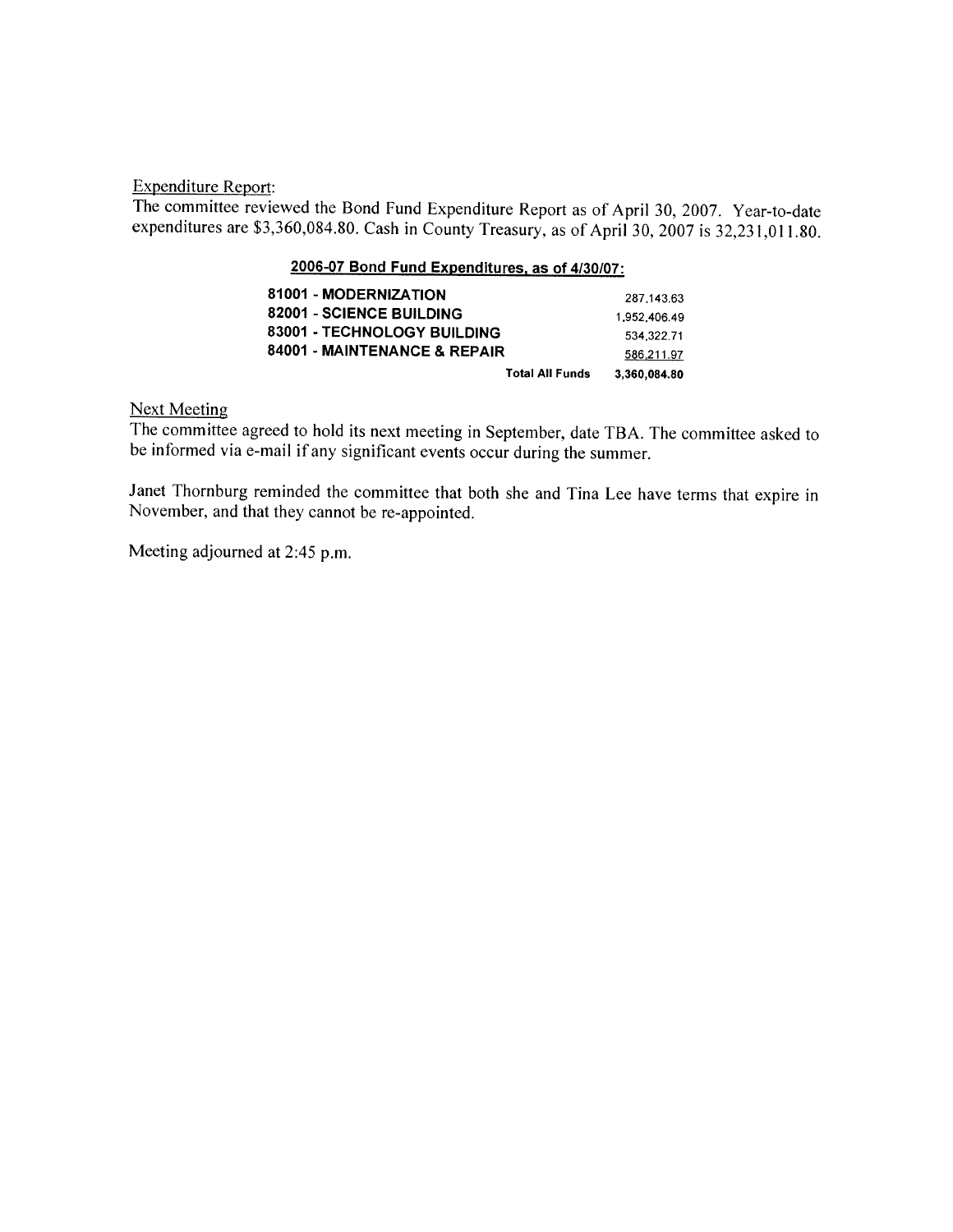### **BANNER USERS GROUP** Meeting of May 10, 2007

### **MINUTES**

Kathie Westerfield, Chair called the meeting to order at 10:00 a.m.

### **Argos Reporting Tool**

The following personnel met on May 9, 2007 to discuss Argos: Dr. Robin Ying, Jeff Cantwell, Randy Burt, Dawn Chun, and Kathie Westerfield.

The consensus regarding the building blocks:

40% of those delivered will be "perfect" 40% of those delivered will need tweaking 20% will need to be built from scratch

It was also the consensus of that group that an Argos Users Group (AUG) will need to be created when the purchase is complete to act as an ongoing steering committee for the project/product. Responsibilities may include:

Determine what data blocks are needed Build on test database Determine how to know if using correct data from Banner (compare to Banner code?) Approve all data blocks and reports before making public Analyze performance impact on production  $DB -$  do we need to clone nightly for DB for Argos use only, or run parallel DB? Determine when SQL expertise is needed from IS staff Chair to be selected by Committee and also serve on BUG

M/S/C to purchase Argos.

### **Installation of Banner Version 7.4**

Dr. Ying reported that 7.4 has been available for testing for several months and we have found that no one has time to test as recommended prior to installation. It was decided we should move forward with the installation and resolve issues as they are identified during daily use.

Date for installation to take place: Saturday, May 19.

### Why multiple campuses? Effect on 320 and other reports

Five campus codes have been developed by unknown users and they are creating problems in completion of the 320 Apportionment report and others. They are:

| M Main               | NC Noncredit |
|----------------------|--------------|
| CS Community Service | OL Online    |
| EX Extended          |              |